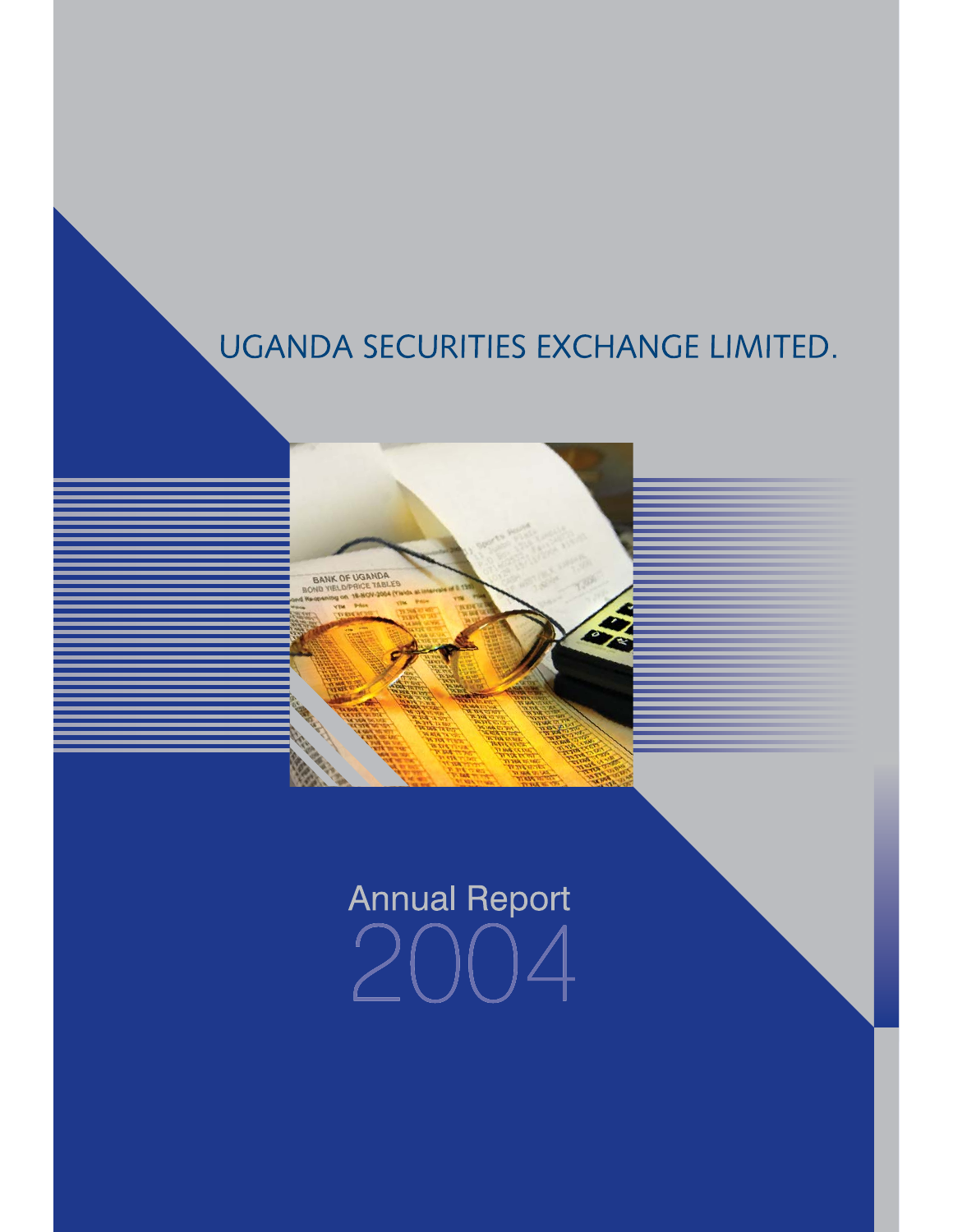*Since inception of USE in January 1998, the USE has been and continues to be relevant key infrastructure in the challenge of deepening Uganda's financial system in enabling the efficient mobilisation, allocation and monitoring of mediumlong-term capital in whatever form, small or big, towards investment in productive enterprise " ''*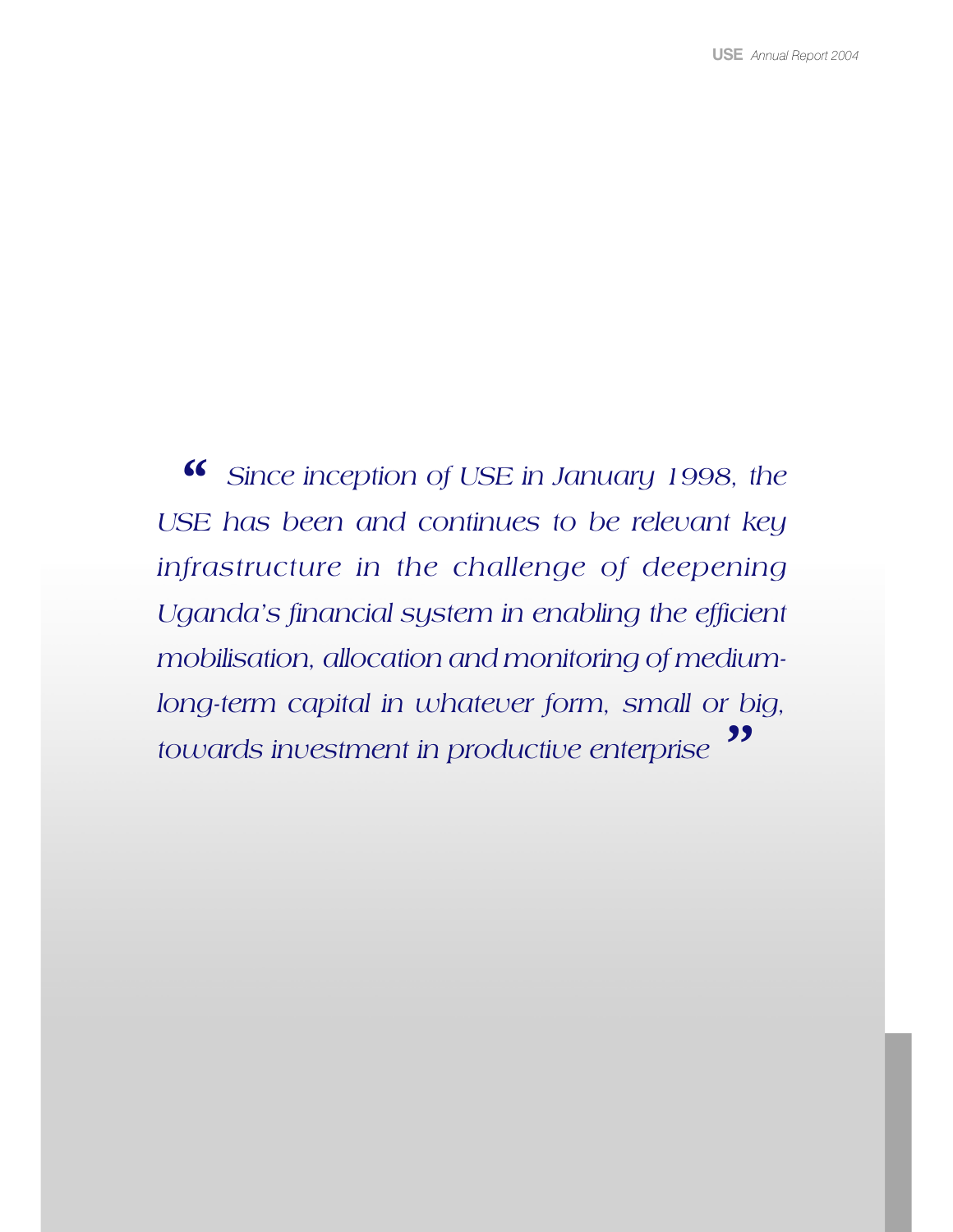# **USE Governing Council Members**



**Mr. Andrew Owiny** Executive Director MBEA Brokerage Services (U) Ltd

**Mr. Robert Warlow** Managing Director Crane Financial Services Ltd

**Mr. Micheal Opagi Director** Privatisation Unit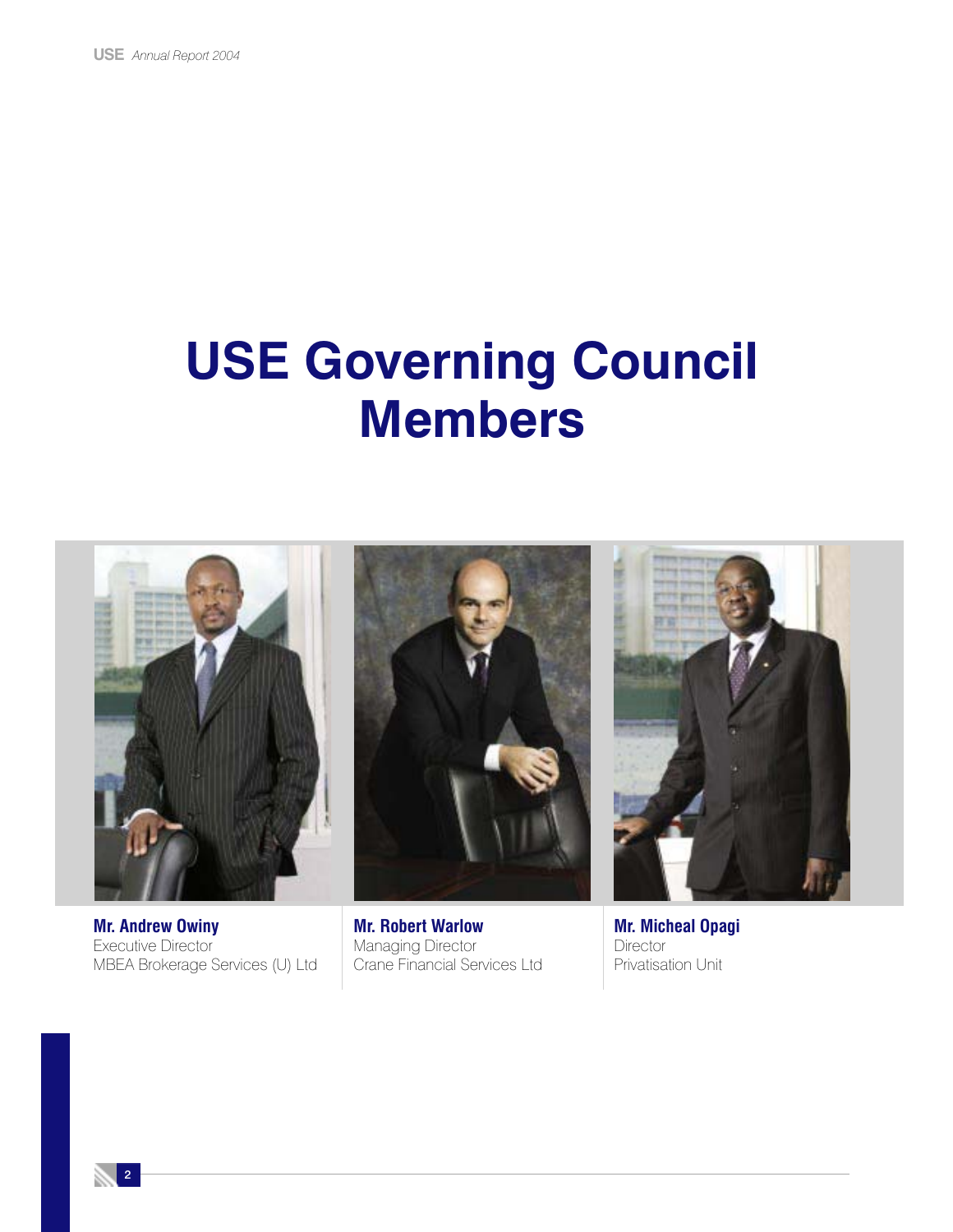

**Mr. Geoffrey A. Onegi-Obel** Chairman, USE

Managing Director Geoffrey A. Onegi-Obel & Co Ltd



**Mr. Simon Rutega** Chief Executive Uganda Securities Exchange Ltd



**Dr. Ram Jass Yadav Director** Baroda Capital Markets (U) Ltd.



**Mr. Samwiri Njuki Director** Equity Stock Brokers (U) Ltd.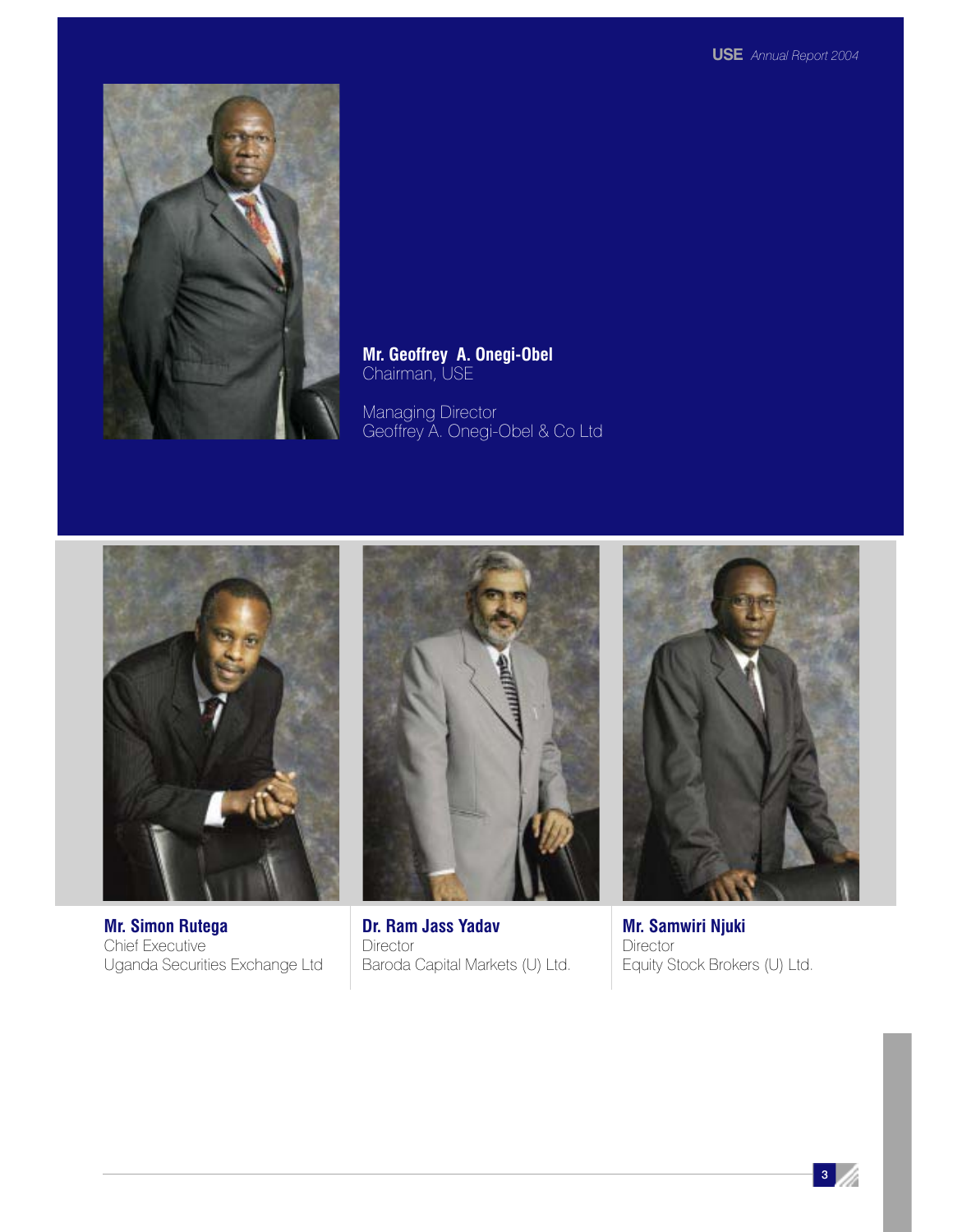| <b>CONTENTS</b>                                          | <b>PAGE</b> |
|----------------------------------------------------------|-------------|
| Chairman's Statement                                     | 5           |
| <b>Chief Executive's Statement</b>                       | 7           |
| Legal & Surveillance Report                              | 11          |
| Research and Market Development Report                   | 13          |
| <b>Market Performance</b>                                | 17          |
| <b>Market Developments</b>                               | 19          |
| <b>Information Technology Report</b>                     | 20          |
| <b>FINANCIAL STATEMENTS</b>                              | 21          |
| <b>Company Information</b>                               | 22          |
| Report of the Directors                                  | 23          |
| <b>Statement of Directors' Responsibilities</b>          | 24          |
| Report of the Independent Auditors to the members of USE | 25          |
| <b>Balance Sheet</b>                                     | 26          |
| Income and Expenditure Statement                         | 27          |
| <b>Statement of Changes in Equity</b>                    | 28          |
| <b>Cash Flow Statement</b>                               | 29          |
| Notes to the Financial Statements                        | 30          |
| <b>USE Member Firms</b>                                  | 36          |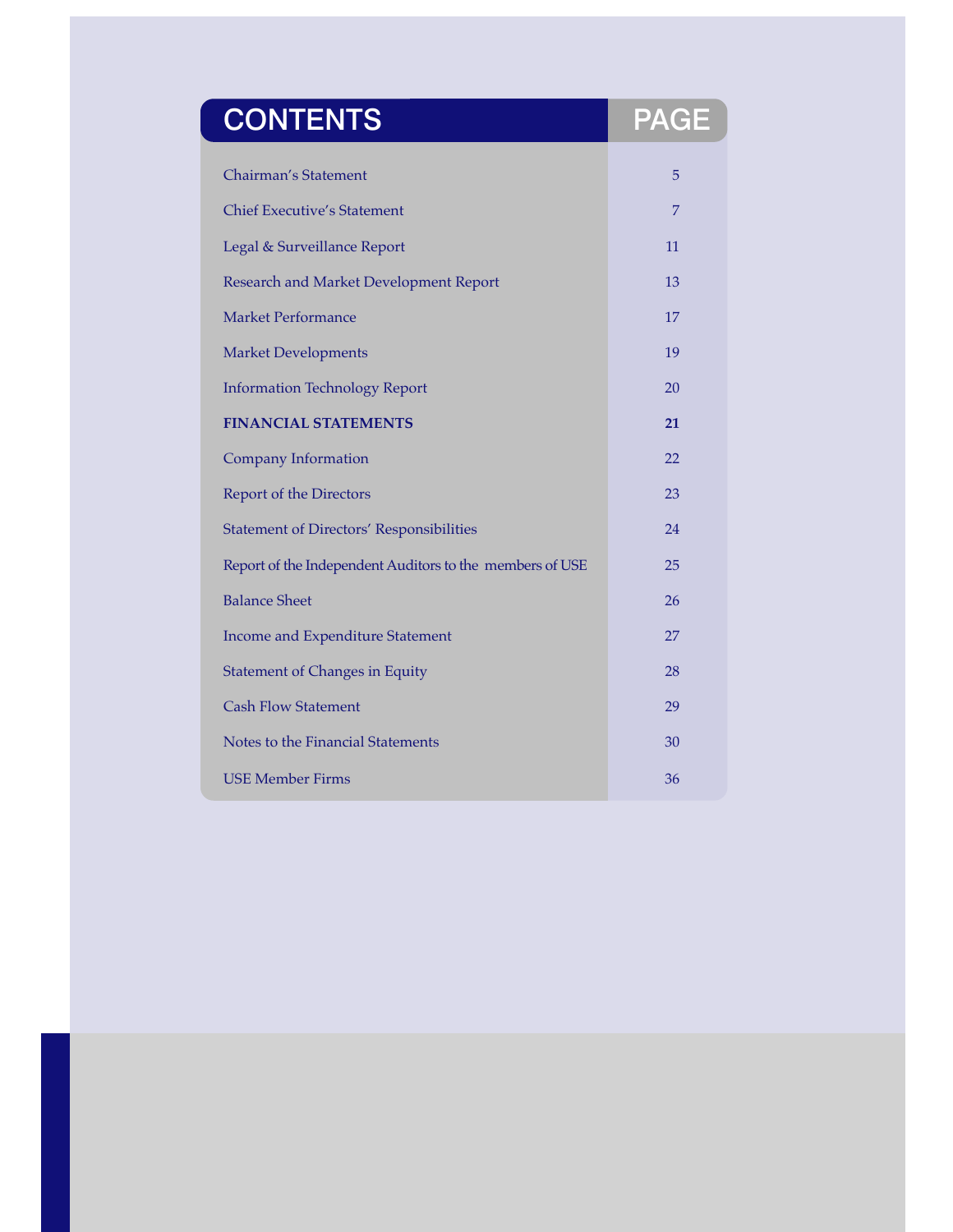

**Mr. Geoffrey Onegi-Obel** *Chairman.*

# **Chairman's Statement**

**ORIGINAL SECURITE:** The Governing Council of the Uganda<br>
Securities Exchange Limited, Council of the Uganda it is my pleasure to present to you our Annual Report and Accounts for the 2003/2004 financial year - and to share with you some of the notable sector events that took place at the Securities Exchange and in the economy during the period.

### **The BOU Long Bond Series and the ability to price well into the future.**

Since the inception of the USE in January 1998, the USE has been and continues to be relevant as a key infrastructure promoting the ability of Uganda's economy to price for goods and services well into the medium and long term.

In particular, the USE continues to demonstrate its ability to marshal institutional synergies for the much needed deepening of the Uganda Financial Sector. The period under review has been no exception.

The period under review was another year of solid growth across all the key parameters of instruments and new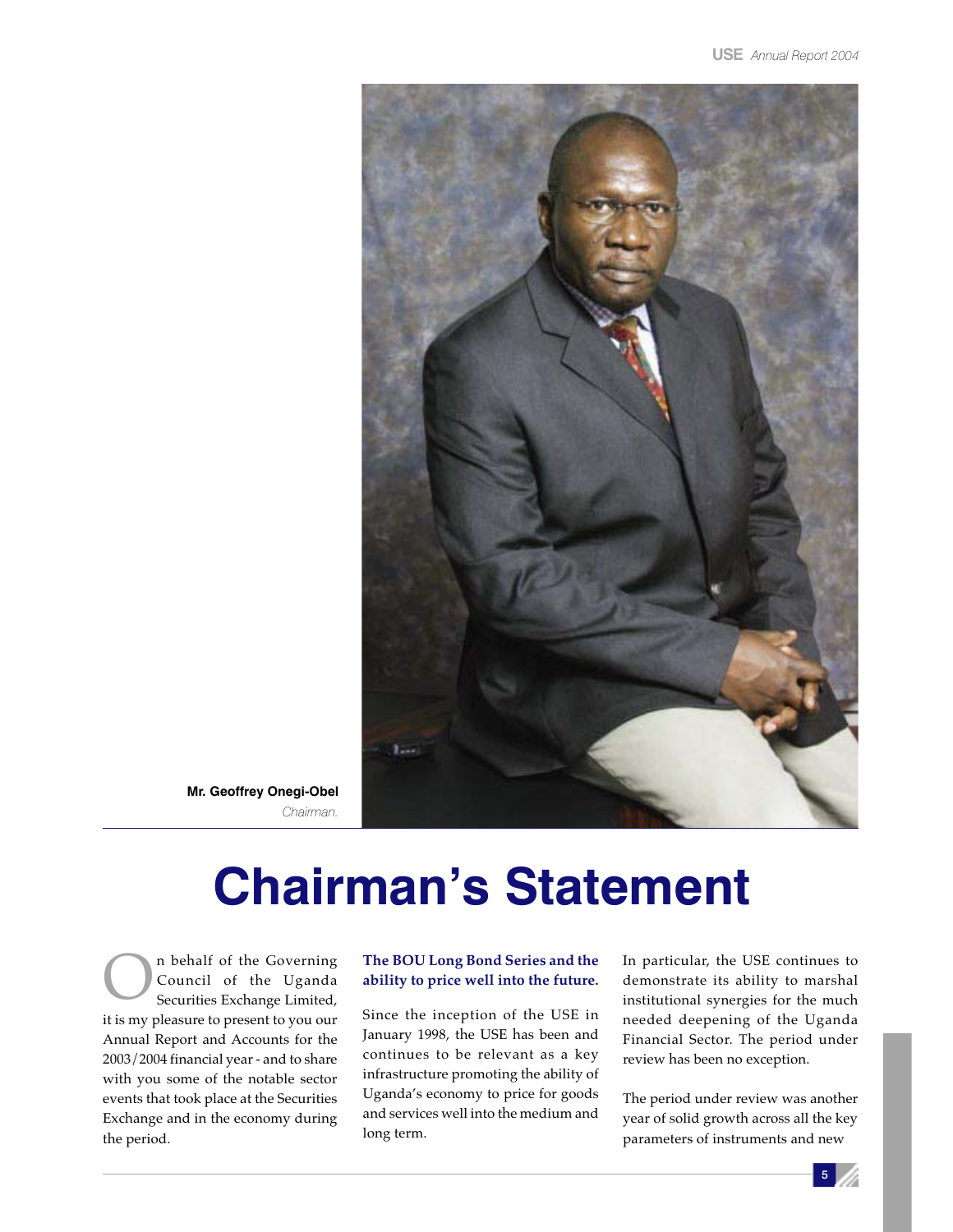products on the USE. However the BOU Long Bond Series takes the milestone tag - as a key monetary policy tool and benchmark [through the yield curve] - for medium to long term pricing in the Uganda economy.

stakeholders, I wish to thank the Governor of the Central Bank for responding to the market and signalling a new direction and movement towards a deepening of the financial sector.

"For any country in need of transforming the social and economic indicators of its citizens, the ability to price well into the future is everything."

The Milestone Treasury Bond Signal, launched January, has over the past six month period successfully evolved in tenors ranging from the 2yr, 3yr, 5yr and 10 year.

This first BOU Bond Series, also signalled a recognition of Uganda's continuously stable macroeconomic variables, our relatively successful Minimum Recovery Program and the real possibilities of engineering an additional 4-5 points to current GDP growth rates - through a new dedicated monetary and fiscal policy regime founded on domestic savings and domestic direct investment.

To the domestic and foreign investors, the signal received from this initiative by the Bank of Uganda went beyond the continued aggressive monetary policy stance on the management of liquidity.

It was a sign of confidence in the future of the economy measured by the long position Ugandans have continuously taken on their own Economy.

It is hoped that the resulting Yield Curve – however inverted in some areas, will in time become the benchmark for pricing instruments in the financial sector. At any rate, the inversions can be straightened out by continuous reopenings of the 3, 5,and 10 year bonds.

On behalf of the Governing Council of the USE and other private sector

### **Interest Rate Regime.**

The future of the general interest rate regime looks positive as banks now strategize for the reality of a financial sector with markedly reduced short term treasuries to play with – because the issuance of the treasury bonds led to a dramatic decline in interest rates in the treasury bills market.

The downward pressure on interest rates exerted by the entry of the long term bond series caused interest rates on the 91, 182, 273 and 364 days t/bills to plunge from the old all time highs of 21.44%, 23.65%, 23.28%, and 22.33% respectively recorded at the close of December 2003 to 6.39%, 7.93%, 9.70% and 11.40% respectively at the close of June 2004.

As expected Prime Lending Rates on the contrary remained unchanged despite the decline in money market interest rates. However continuos reopening at the longer tenors [3, 5 and 10 years] will put sustained pressure on the prime rate – and this is good for the capital markets industry.

### **Looking Forward – Financing Infrastructure and the Future.**

For any country in need of transforming the social and economic indicators of its citizens, the ability to price well into the future is everything.

The BOU Long Bond Series and the subsequent evolving Benchmark Yield

Curve [however inverted] is generating, for the first time, the ability to price well into the future of Uganda's economy.

Because of this BOU action, I believe that the structuring of financing for Uganda's underdeveloped infrastructure [covering energy, water, health, education and roads ]is now possible- and the USE has been preparing for this event since January 1998.

Let me conclude by once again congratulating the Government for the wise decision to issue Government Bonds through Bank of Uganda. In the same spirit, I wish to formally record my appreciation to the Bank of Uganda, Ministry of Finance, Privatisation Unit, The British Council, DFID, SIDA, GTZ and USAID for their continued moral and material support, encouragement and cordial relationship.

Finally, I would like to record my sincere appreciation and recognise the support of all members of the USE Governing Council and the entire management and staff of the USE for their important contribution to furthering the continuous growth of the USE as an important piece of infrastructure for the transformation of Uganda's economy.

GAORENBA

**Geoffrey A. Onegi-Obel Chairman**

6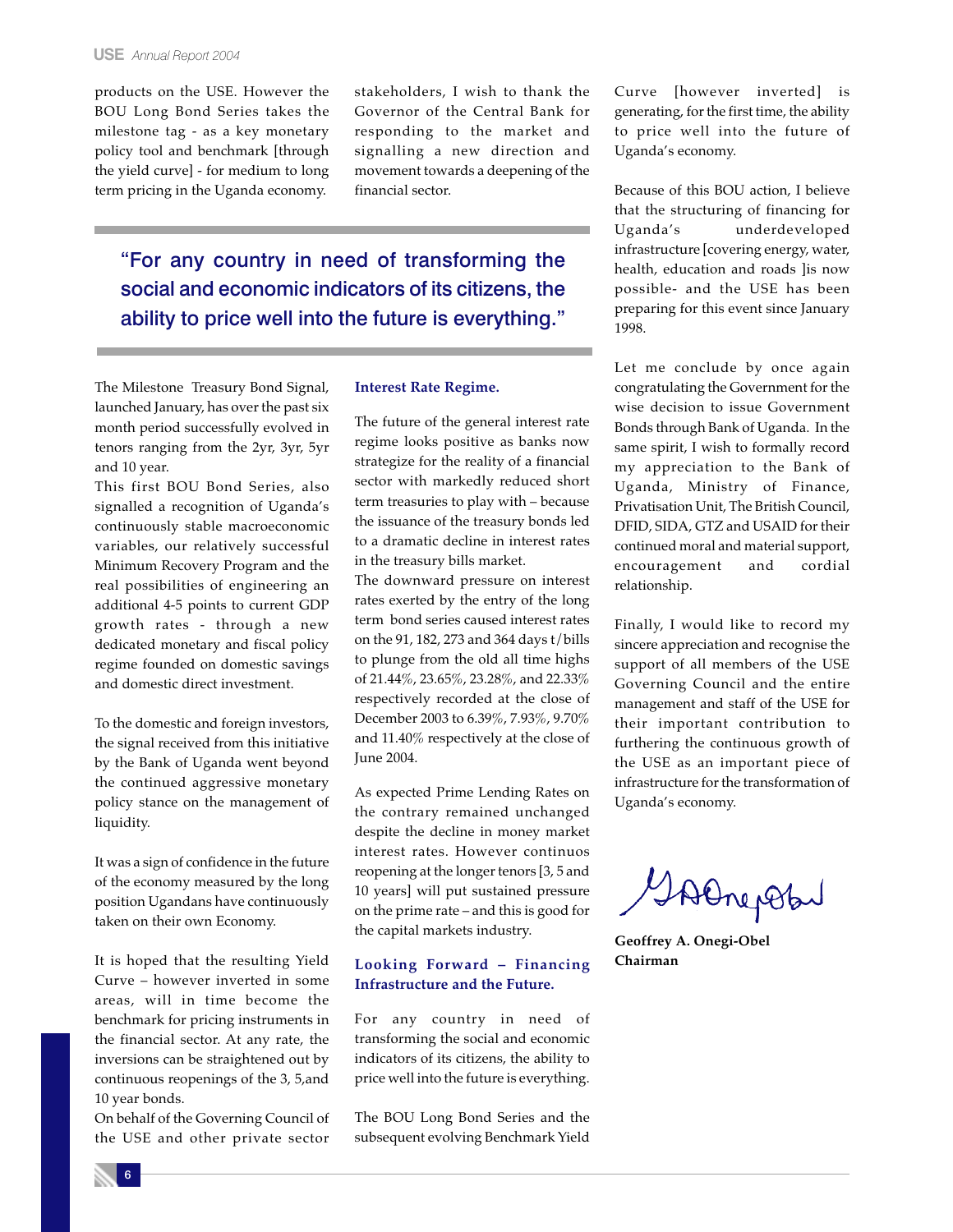

**Mr. Simon Rutega** *Chief Executive.*

# **Chief Executive's Statement**

The year under review witnessed<br>
more important steps in USE's<br>
accomplishments and<br>
objectives. It was quite an exhilarating more important steps in USE's accomplishments and year to say the least, where USE is beginning to emerge from the pioneering shadows of a start up entity. In principle, as believers that the stock exchange is the face of a deep and well

functioning financial system, it is evident that we are on the right track in tackling the entry points of these required fundamentals. I want to assure you that we have clear and defined objectives at the USE which will include regional integration in the very near future. USE business as we should all be aware is not a quick fix,

it is a reflection of our financial system and it's about promoting the deepening of the financial system, which should in the long term take us away from the perpetual crisis of a lack of medium to long term domestic finance for productive enterprise. The biggest challenge in our economy as I see it is strengthening the linkages

 $7$  //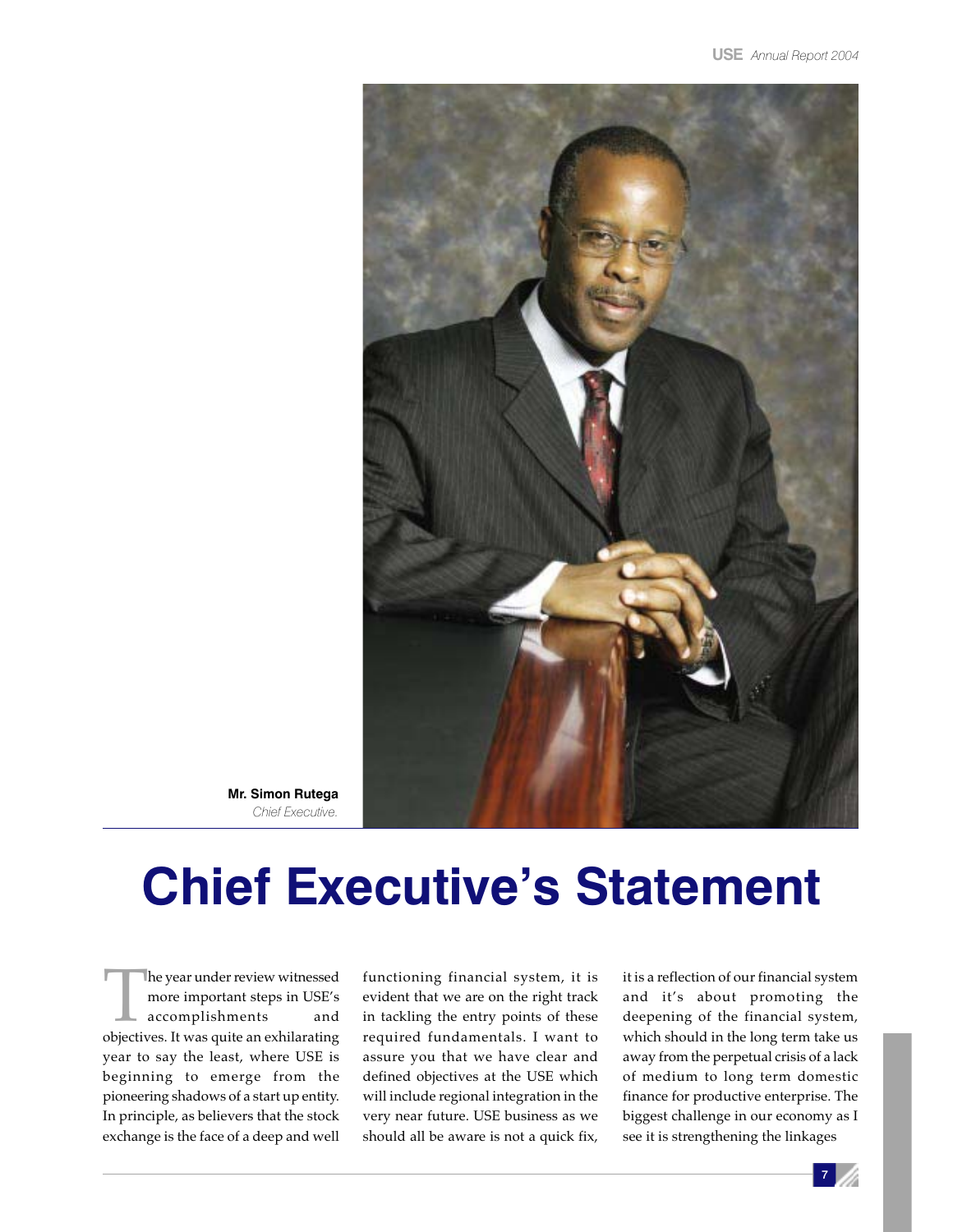#### **USE** *Annual Report 2004*

between growing the economy, fighting poverty and job creation. The critical issue at hand is ensuring conditions for financial system deepening through sustainable economic development. I am a strong believer that the solution for financial deepening has to come from consistent economic growth of the economy. Growth will lead to more savings and more savings will lead to productive investment. It is critical though that the structures required to mobilize long term savings are put in place at the earliest opportunity to expedite this process.

The year under review witnessed for the first time in Uganda the issuance and listing of Government paper with tenors of two, three, five and ten years. This was a tremendous achievement which will go a long way in providing the benchmark yield curve for the private sector long term borrowing moving forward. Let me take this opportunity on behalf of the USE to thank Bank of Uganda for their stewardship in this productive initiative.

During the year under review, some of our major achievements included completion of our five year strategic business plan. In addition, USE approved the listing of the DFCU Group which will add an additional product to the main investment market segment in October 2004. Meanwhile, USE continues to promote regional integration, investment clubs and continues to structure successful modules of securities courses for a broad spectrum of professionals including the banking, insurance, auditing, and legal fraternity.

While we understand that the marginalization of our stock market in Uganda is understandable given that the market is still small and shallow; nevertheless African stock markets on average outperformed the markets

8

elsewhere in the world in the last calendar year. Uganda having the third highest returns in the world this year is a reflection of how well investors can perform in our economy.

#### **Appreciation**

Let me extend my appreciation to all individuals and organizations, which have supported USE's efforts in developing the capital markets industry. Special tribute is extended to the Bank of Uganda, the Privatization

> "The biggest challenge in our economy as I see it is strengthening the linkages between growing the economy, fighting poverty and job creation."

Unit, USAID and especially GTZ/ SIDA which has provided enormous support to our programs this financial year. I am grateful for the guidance and support extended to me by the Chairman and Governing Council members and of course special appreciation goes to the USE staff for their continued dedicated efforts, diligence and hard work.



**Simon Rutega Chief Executive Uganda Securities Exchange**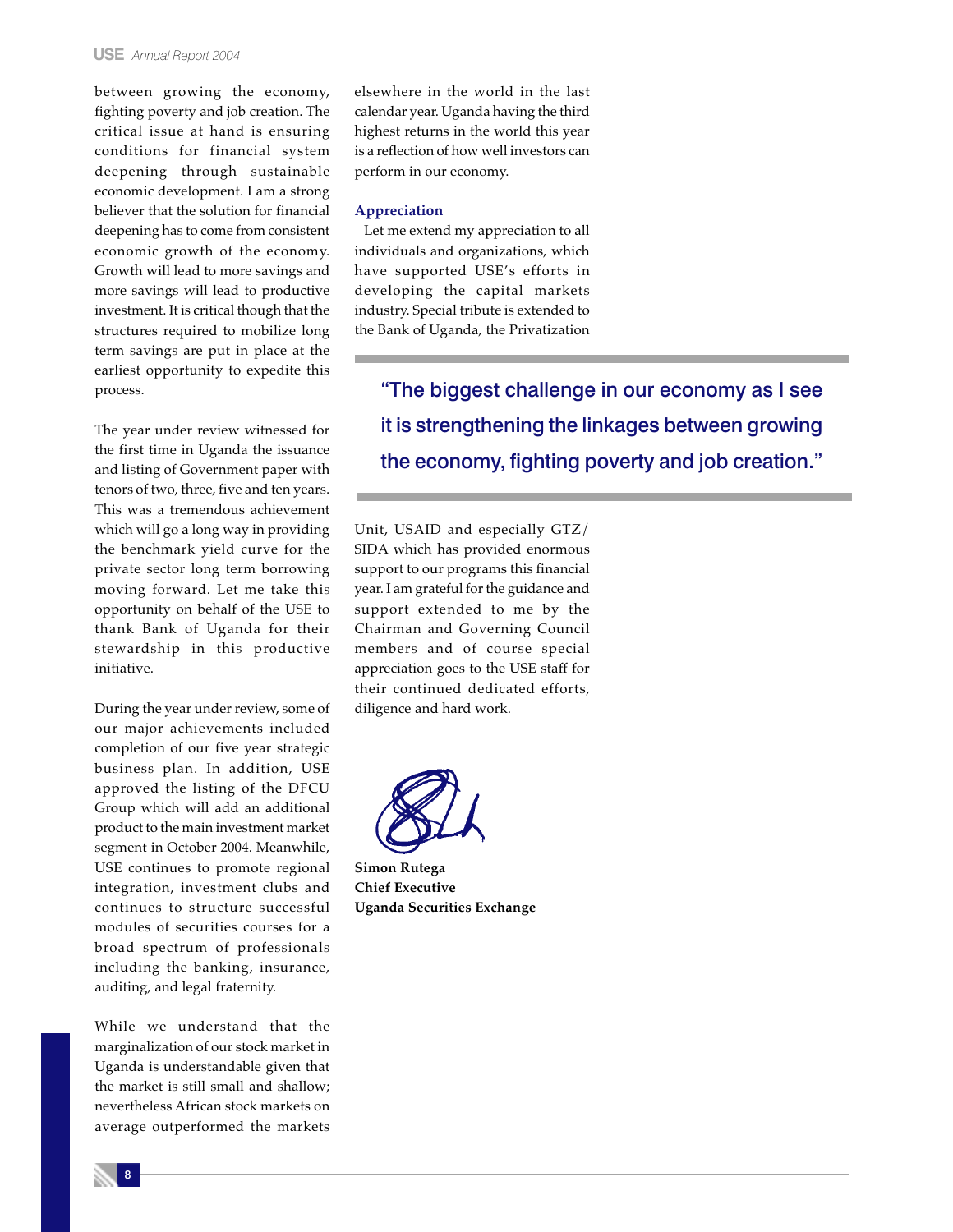

**Ms. Judy Obitre-Gama** *Legal & Surveillance Manager*

# **Legal & Surveillance Report**

uring the year under review, a number of developments took place. The Uganda Securities Exchange Limited (USE) Listing Rules and the USE Rules were reviewed by the First Parliamentary Counsel, as required by the Capital

Markets Authority (CMA), and took effect during 2003. USE is now governed by a dispensation that seeks to apply the recent developments in the securities industry. Rules review and development is an on-going process especially so in the securities industry.

The Rules are available on the USE website. The Listing Rules will during the next financial year be simplified to enable a broader understanding about the role of the USE, the mechanism of listing and the obligations that a listed company has.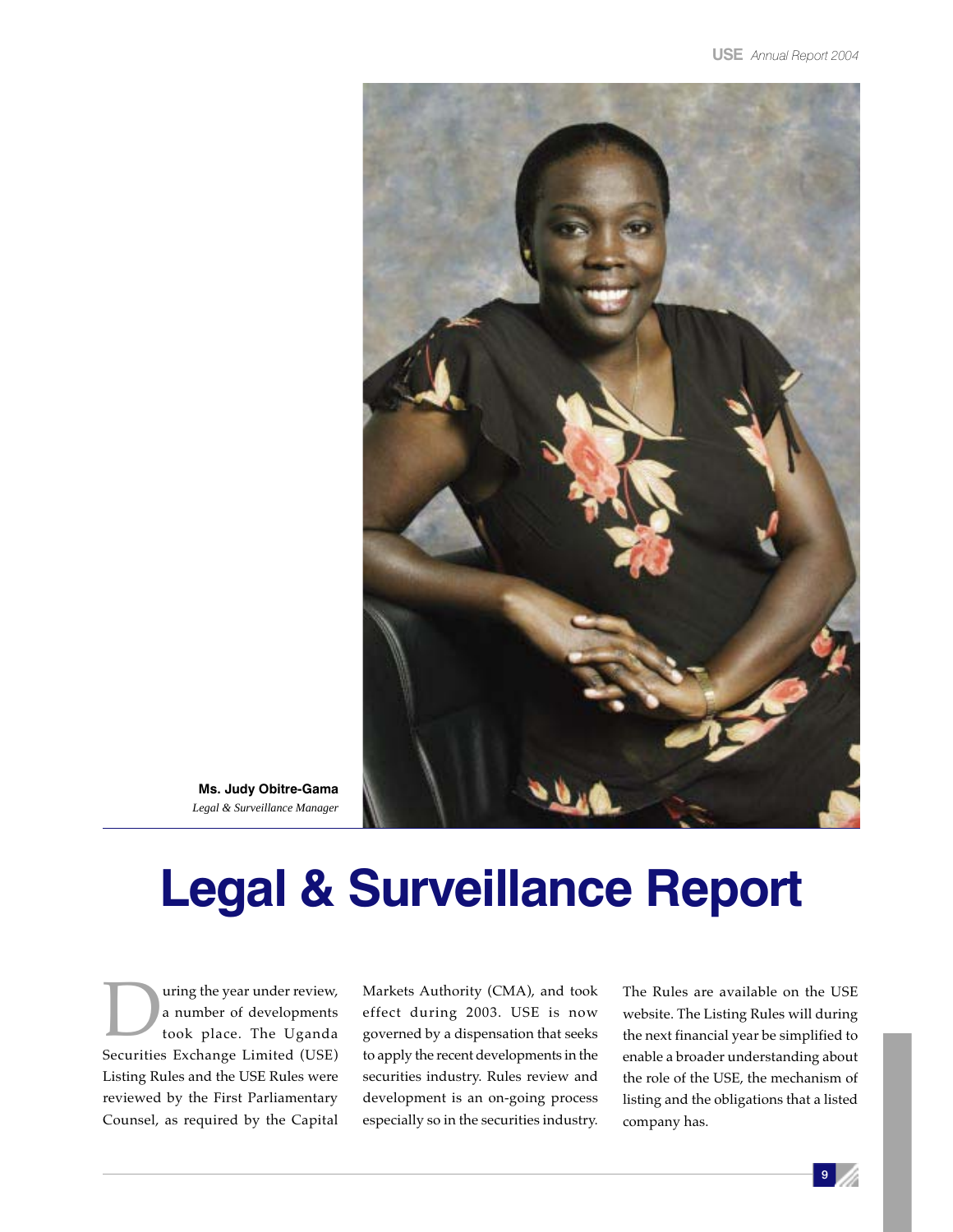### **Electronic Securities**

USE held discussions with the CMA with regard to the Central Depositories Bill proposed by the CMA. USE eagerly awaits developments in this area to propel the advent of a paperless securities system in Uganda. Kenya and Tanzania are already applying similar laws. In the same regard, the progress of the Companies Bill that makes provision for electronic securities is being followed by USE. The Bill has been forwarded by the Association (EASEA). The brokers/ dealers resolved to form a similar association for stockbrokers to be called the East African Stock Brokers Association (EASBA). EASEA will formally come into being during the course of the next financial year.

#### **New Listings**

The close of the year saw USE approving the application of DFCU Limited to list its shares on the Exchange. DFCU will be the sixth

"DFCU will be the sixth equity to be listed on the Exchange and the fourth product from the public enterprises divestiture programme."

Uganda Law Reform Commission to the ministry responsible for further action. USE urges the speedy promulgation of a modern Companies Act that would engender development in the private sector and bring Uganda up to speed with her East African partner states.

#### **Regional Integration**

At the regional level, the East African Securities Regulatory Association (EASRA) that encompassed the regulatory authorities and stock exchanges in the region came of age. At the 16<sup>th</sup> EASRA Consultative Meeting, it was agreed that a Special Committee look at the modalities of the various market players cooperating at the regional level. At a subsequent meeting held in March 2004, it was resolved that EASRA remain a regulator's forum while the stock exchanges agreed to form an association to be known as the East African Securities Exchanges

equity to be listed on the Exchange and the fourth product from the public enterprises divestiture programme. The initial public offer (IPO) will close in the next financial year. USE looks forward to further equity listings from eligible companies. A number of Government Bonds have been listed during the year enabling USE apply the provisions of that portion of the Listing Rules that had hitherto been unutilized.

#### **New Membership**

Dyer & Blair (Uganda) Limited joined USE membership as a broker/dealer and investment advisor firm during the second half of the reporting period. USE hopes that Dyer & Blair will be an active participant in the market as it joins the four already existing broker/ dealer firms and one investment advisory member firm which have played and continue to play a role in the development of the market.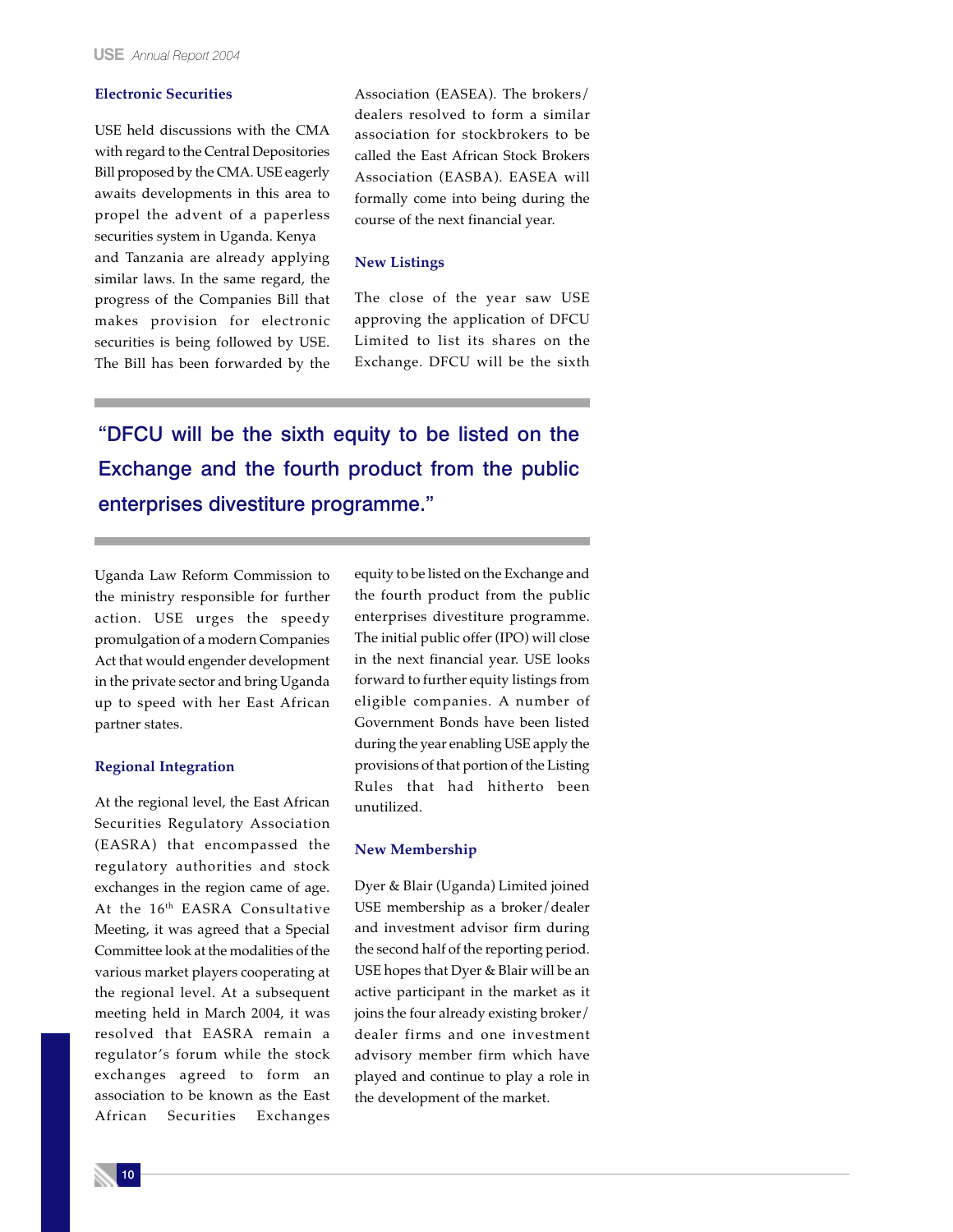

**Ms. Harriet Kiwanuka** *Research & Market Development Manager*

# **Research and Market Development Department**

### *Economic Review*

### *Global Economy*

lobal recovery strengthened and broadened since the last World Economic Outlook in September 2003, with a significant increase in the baseline forecast in global GDP growth for 2004 and 2005 being projected at about 4.5% reports the World Economic Output Report 2004 issued by the IMF. Recovery was mainly attributed to sharp increases in industrial production, accompanied by a strong rebound in global trade, business, to a lesser extent strengthened consumer confidence and investment growth recorded in almost all regions. The report further notes that while recovery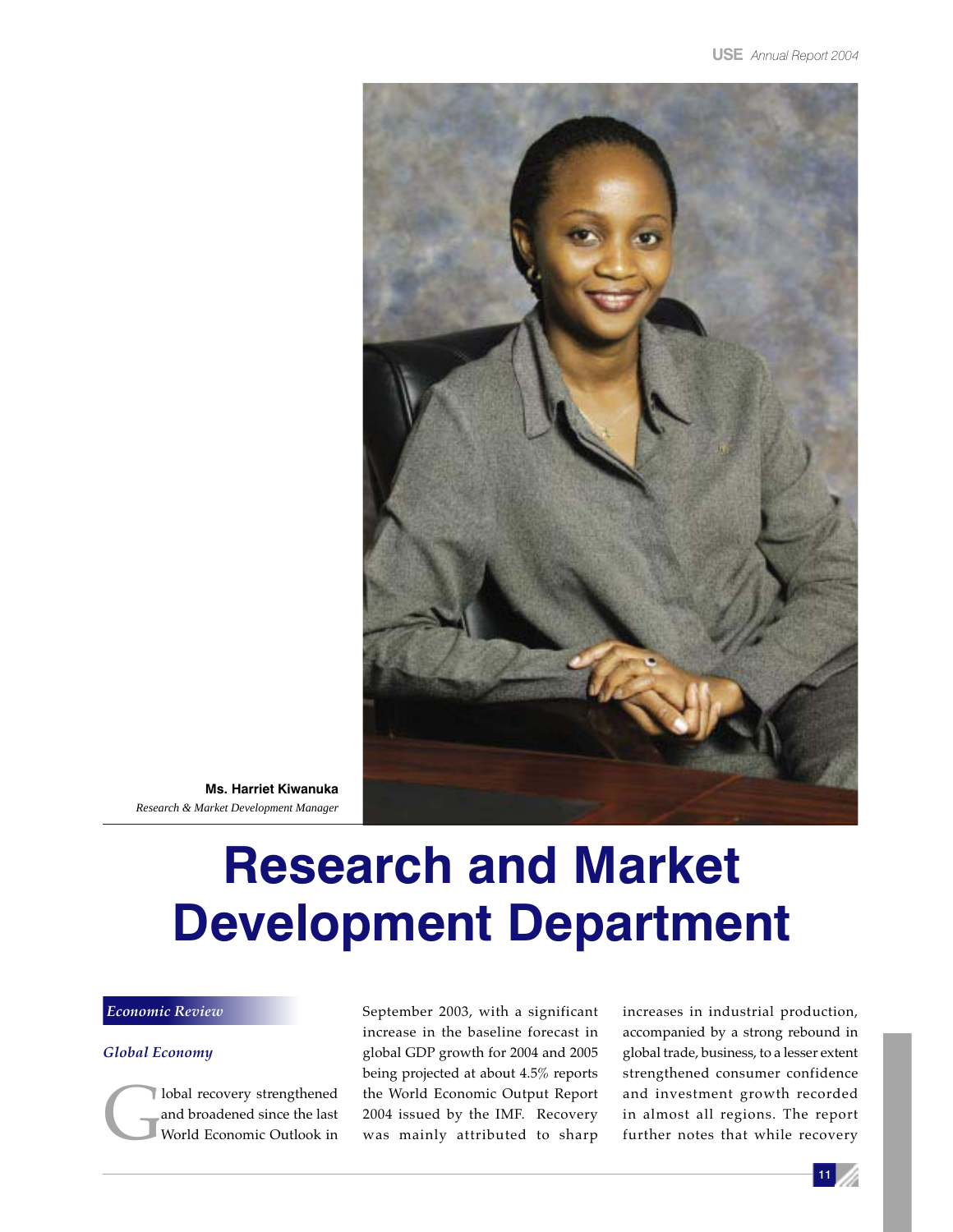appeared to be underway in all regions, its pace and nature varied significantly with faster recoveries recorded in emerging Asia, particularly China, and in the United States, while recovery was slower in the euro area where consumption remained weak and some key forward indicators had fallen back. Emerging markets and developing countries also saw a rebound in activity with GDP growth projections for 2004 marked up to varying extents in most major regions with strong momentums of 7.2% recorded in emerging Asia. In Latin America, GDP growth for 2004 was expected to improve from the growth rate recorded in 2003 while in the Middle East growth was expected to fall back from the relatively high levels of 2003 mainly owing to slower growth in oil production.

### **Africa**

GDP growth in Sub-Saharan Africa (excluding South Africa) jumped to 4.4% in 2003 aided by surging oil production in Nigeria. GDP growth in the region is however expected to strengthen further in 2004, reflecting a combination of improving macroeconomic fundamentals; higher commodity prices; better weather conditions; and last but not least – rising oil and gas production in several countries.

### **Uganda**

### **GDP Growth**

Growth in real GDP for the year was higher at 6% compared to the 5.2% growth in the previous year although it was still below the medium term growth target of 7%. Uganda's GDP growth also remains higher than the average growth achieved by the rest of Africa, which is estimated at 4.4% for 2003. GDP growth for next fiscal year is projected at 5.9%. The GDP growth increase for the previous year is attributed to the improved performance in the agricultural sector, which grew by 5.2% from 2.3%, registered in the previous fiscal year.

### **Inflation**

Inflation averaged 5% in the 2003/2004 fiscal year. Although inflation started off high at the beginning of the fiscal year, it continuously declined throughout the year. Maintaining low

"Recovery was mainly attributed to sharp increases in industrial production, accompanied by a strong rebound in global trade, business, to a lesser extent strengthened consumer confidence and investment growth recorded in almost all regions."

inflation at the 5% level continues to be the cornerstone of Government's macroeconomic policy, because low inflation is essential to a stable economic climate, in which the private sector can make long term investment plans and the purchasing power of the poor is protected.

#### **Exchange Rate**

The exchange rate experienced appreciation pressures for a large part of the fiscal year registering an overall appreciation of 2.8% in the first half of 2003/04, compared to a depreciation of 8.3% in the last half of 2002/03. This appreciation was largely on account of strong dollar inflows from donor inflows, portfolio investment inflows and the export sector. Further appreciation of the shilling resulted from the persistent weakening of the US dollar on the world market.

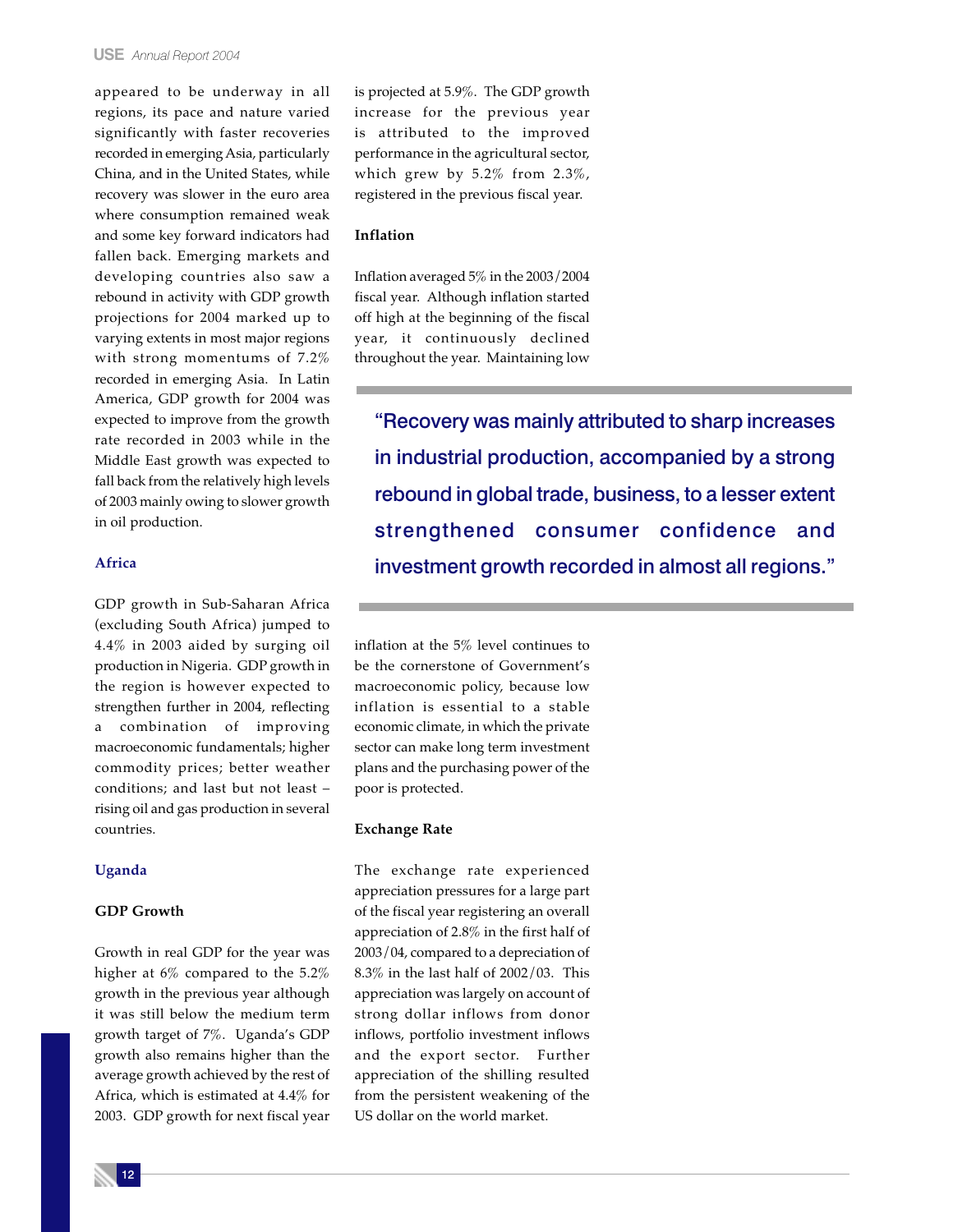# **Market Performance**

### **Bond Market**

The fiscal year under review,<br>witnessed a major highlight in<br>the history of Uganda's capital<br>markets; the introduction of Long Term witnessed a major highlight in the history of Uganda's capital Government paper to the Fixed Income Securities Segment (FISMS) of the USE List.

To date the following bonds have been listed on the Exchange:

- The first of the series, FXD 1/2004/ 2, a 10% fixed coupon bond which was listed in January 2004 and raised a total of Ushs 50 bn from its initial auction and subsequent reopenings.
- FXD 2/2004/3, a 10.25% three year bond, which raised a total of Ushs

50bn from its initial auction in February and subsequent reopenings, all of which were oversubscribed.

- The UShs 20bn 10.75% fixed coupon five year bond, FXD 3/2004/5, that was listed in March 2004.
- Uganda's first ten year bond, FXD 4/2004/10, a Ushs 15bn 11.00% fixed coupon bond that was auctioned in May 2004 and oversubscribed by 67.7% which, according to market analysts sent a signal that investors, both local and foreign had given the economy's long term outlook a vote of confidence.

As at  $30<sup>th</sup>$  June 2004, i.e. five auctions and 2 bond reopenings totalling to Ushs 225 bn had been raised from the public under the system. The fact that all the offers were oversubscribed gives a clear representation of the appetite in the marketplace for long term government paper.

### **Secondary Market Treasury Bond Activity**

Since the issuance of the first bond in January 2004, secondary market activity for treasury bonds reached a total of Ushs 13,063,400,000 in turnover across all tenors. Outstanding yields at the close of June 2004 ranged from 11.50% to 13.75%; refer to the table below.

| <b>Issue No</b> | <b>Issue Size</b> | <b>Maturity Date</b> | <b>Current</b> | <b>Total turnover</b> |                | <b>INDICATIVE</b> |        |  |
|-----------------|-------------------|----------------------|----------------|-----------------------|----------------|-------------------|--------|--|
|                 | (Ushs)            |                      | Coupon         | to date               | Price (Clean)  |                   |        |  |
|                 |                   |                      |                |                       | <b>YTM (%)</b> | <b>High</b>       | Low    |  |
| FXD 1/2004/2    | 50 <sub>bn</sub>  | 17/01/2006           | 10.00%         | 503.100.000           | 13.750         | 93.631            | 83.143 |  |
| FXD 2/2004/3    | 50 <sub>bn</sub>  | 22/02/2007           | 10.25%         | 20,200,000            | 12.500         | 94.532            | 86.709 |  |
| FXD 3/2004/5    | 20 <sub>bn</sub>  | 23/03/2009           | 10.75%         | 12,540,100,000        | 11.500         | 97.207            | 84.644 |  |
| FXD 4/2004/10   | 15 <sub>bn</sub>  | 18/05/2014           | 11.00%         | $\blacksquare$        | 13.375         | 87.412            | 60.241 |  |

### **Table 1 ––Government bond schedule as at 29th June 2004**

Compiled by: USE Research Department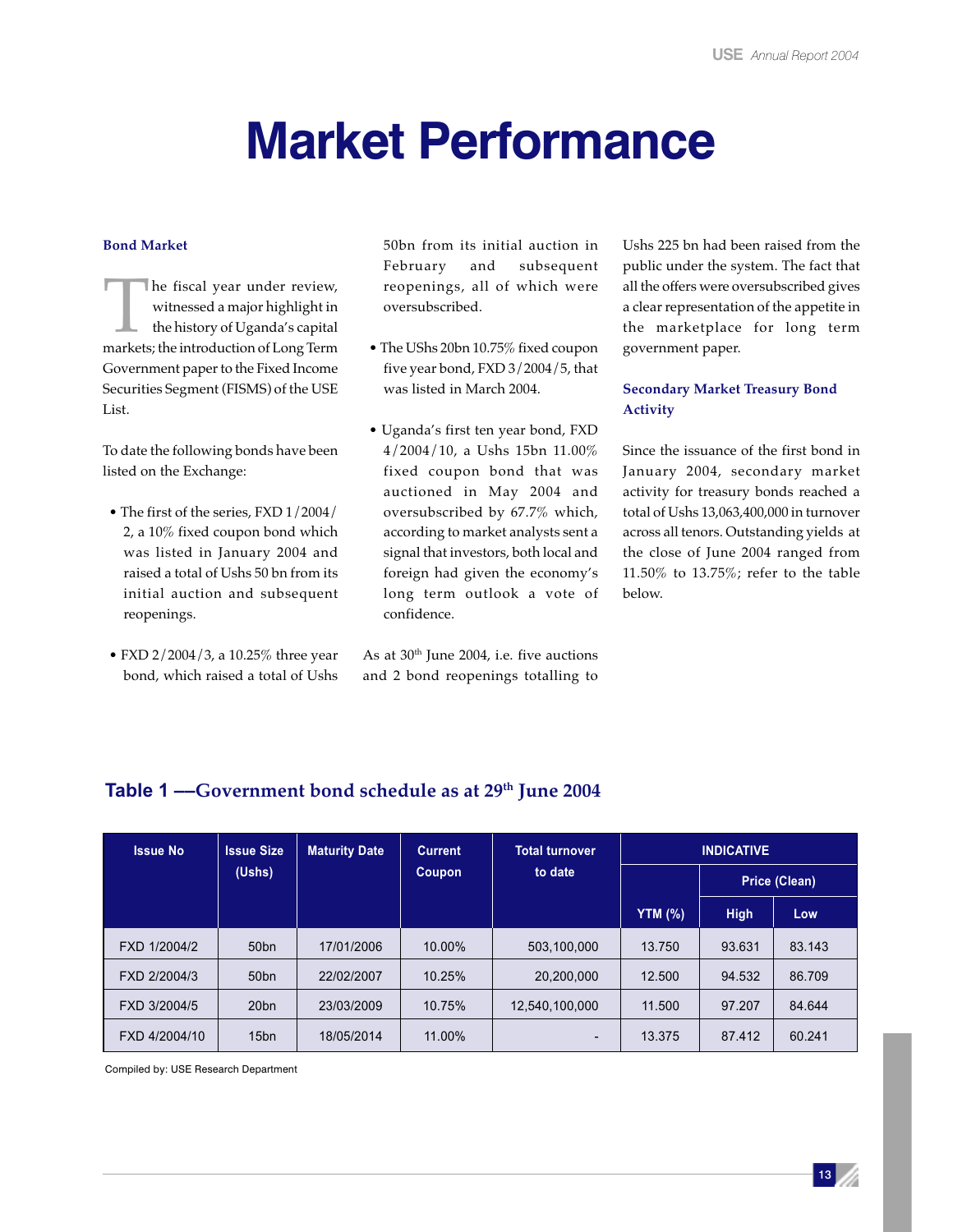

### **Government Securities Yield Curve as at end of June 2004**

*Compiled by: USE Research Department*

### **Equities Market**

In the 98 trading sessions held during the year, an aggregate turnover of Ushs 321,446,920 was recorded representing

approximately one third of the Ushs 1,108,154,731 recorded in the preceding year. Similarly, the number of deals fell to 226 from 437 while the volume was reported at 470,836 shares for FY2003/

2004 down from 584,484 shares in FY 2002/2003. Some have attributed this reduction in secondary market activity in equities to the improved appetite for government paper.

### **Trading volumes and activity on a quarterly basis: 2003/2004 Fiscal Year**

|                                      | 1 <sup>st</sup> Quarter | $2nd$ Quarter | 3rd Quarter | 4 <sup>th</sup> Quarter |
|--------------------------------------|-------------------------|---------------|-------------|-------------------------|
| <b>No. of Shares Traded</b>          | 186.507                 | 9.794         | 259,014     | 15,521                  |
| <b>Turnover (Ushs.)</b>              | 184,973,745             | 42,709,955    | 76,518,195  | 17,242,025              |
| No. of Deals                         | 86                      | 31            | 68          | 44                      |
| <b>Trading Days</b>                  | 27                      | 22            | 24          | 26                      |
| <b>Monthly Avg. Turnover (Ushs.)</b> | 61,657,915              | 14,236,652    | 25,506,065  | 5,747,342               |
| <b>Monthly Avg. no. of trades</b>    | 29                      | 10            | 23          | 15                      |

Source: USE Trading Department

### **Activity per Counter**

For the local listings, the BOBU and UCL counters recorded the highest turnover figures with both counters registering over Ushs 137 million while the BATU counter recorded Ushs 45 million. The BATU counter registered the highest volume at 263,703 shares while the 186,519 and 19,564 shares exchanged hands on the BOBU and UCL counters respectively. The cross

listed stocks, EABL and KA recorded a total volume of 11,050,488 shares and 67,128,306 shares respectively in 4,220 and 8,844 deals respectively on both bourses.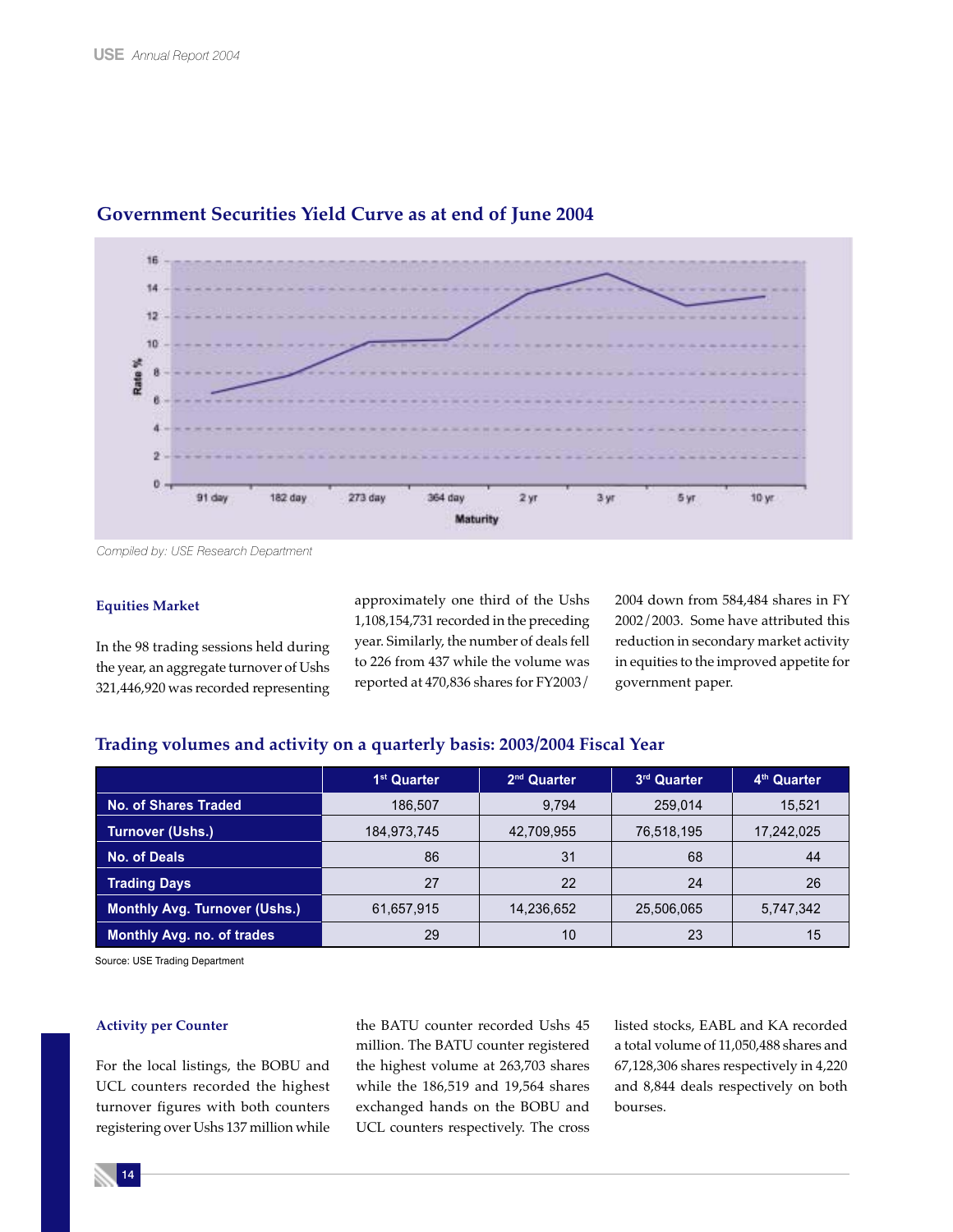### **Turnover per Counter**



Source: USE Trading Department

### **USE All Share Index**

August 2003 witnessed the official launch of the USE All Share index which gradually rose to a high of 412.19 in March 2004 before declining to a low at the 348.32 level in mid April. The trend was then reversed with the index rising to a peak of 383.14 in early May 2004 before declining to the 334.87

levels at which it closed the quarter. A graphical presentation of the movements as depicted below.

### **USE All Share Index Movement as at end of June 2004**



Source: USE Research Department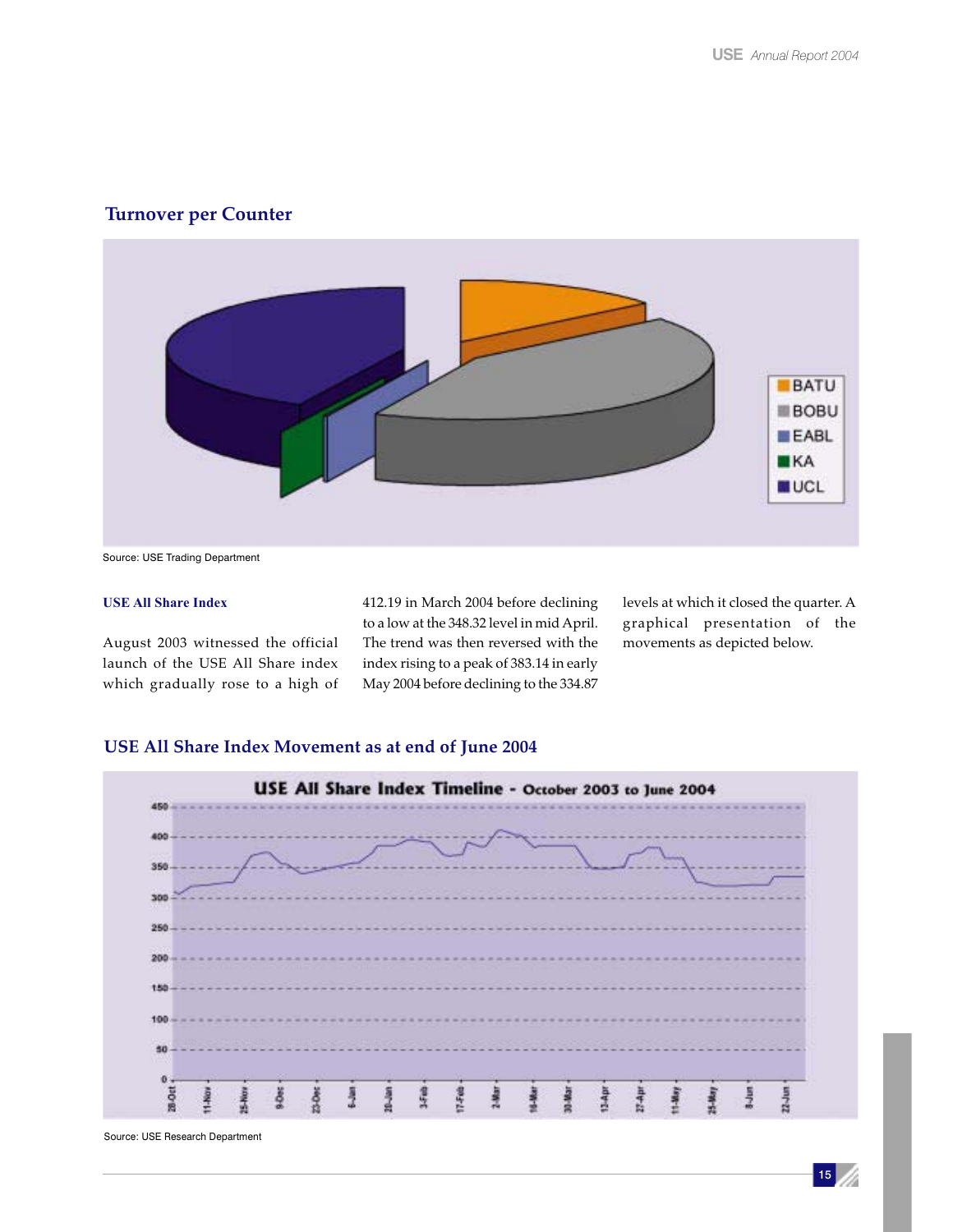

#### **Note:**

| nvuc. |                       |  |
|-------|-----------------------|--|
|       | EABL and KA closing p |  |
|       |                       |  |

 $price = NSE closing price$  for 30/6/2004 Exchange Rates = Prevailing rates as at 30/6/2004

\*BATU audited accounts for year ending 31st December 2003<br>~EABL audited results for the year ending 30th June 2004 ^KA audited accounts for year ending 31st March 2004 "UCL audited accounts for the year ending 31st December 2003 'BOBU audited accounts for the year ending December 2003

Source: USE Research Department

|                                                   | Jul        | <b>Aug</b> | Sep         | Oct        | <b>Nov</b>     | <b>Dec</b>     | Jan        | Feb        | <b>Mar</b> | Apr        | May     | Jun.      |
|---------------------------------------------------|------------|------------|-------------|------------|----------------|----------------|------------|------------|------------|------------|---------|-----------|
| No. of Shares<br><b>Traded</b>                    | 29,201     | 2,798      | 154,508     | 6,995      | 2,002          | 797            | 3,782      | 3,800      | 251,432    | 11,890     | 800     | 2,931     |
| <b>Turnover (Ushs)</b>                            | 49.586.930 | 12.056.490 | 123.333.325 | 32.253.300 | 4.476.365      | 5.980.290      | 21,628,910 | 14,779,550 | 40.109.735 | 10.297.800 | 624.000 | 6.387.725 |
| No of Deals                                       | 30         | 26         | 30          | 13         | 11             | $\overline{7}$ | 5          | 26         | 11         | 32         | 3       | 10        |
| <b>Trading Days</b>                               | 10         | 8          | 9           | 9          | $\overline{7}$ | $6\phantom{1}$ | 8          | 8          | 8          | 9          | 8       | 8         |
| Daily Avg.<br><b>Turnover (Ushs)</b>              | 4,958,693  | 1,507,061  | 13,703,703  | 3,583,700  | 639.481        | 996,715        | 2,703,614  | 1.847.444  | 5,013,717  | 1,144,200  | 78,000  | 798.466   |
| <b>Turnover Ratio (turn-</b><br>over/market cap%) | 0.01318    | 0.00331    | 0.03222     | 0.00262    | 0.00030        | 0.00041        | 0.00137    | 0.00095    | 0.00522    | 0.00067    | 0.00005 | 0.00048   |
| <b>Market Cap</b><br>(Ushs Billion)               | 376.2      | 364.4      | 382.8       | 1,231.1    | 1.477.0        | 1,453.0        | 1,583.8    | 1,555.3    | 768.7      | 1,532.4    | 1,283.3 | 1.342.2   |
| <b>BATU</b> closing<br>price(Ushs)                | 1,200      | 1,200      | 1,180       | 1,180      | 1,180          | 1,180          | 1,180      | 1,175      | 1,170      | 1,150      | 1,150   | 1,150     |
| <b>BOBU</b> closing<br>price (Ushs)               | 760        | 760        | 760         | 760        | 750            | 750            | 750        | 700        | 700        | 800        | 795     | 800       |
| <b>EABL</b> closing<br>price(Ushs)                | 7,062      | 7,906      | 8,659       | 9,638      | 11,825         | 11,633         | 12,675     | 12,441     | 11,817     | 11,994     | 9,645   | 10,172    |
| <b>KA</b> closing<br>price(Ushs)                  | 177        | 171        | 232         | 191        | 208            | 202            | 239        | 235        | 246        | 286        | 302     | 305       |
| <b>UCL closing</b><br>price(Ushs)                 | 6.220      | 6.280      | 6.310       | 7,500      | 7.505          | 7.505          | 7,505      | 7,505      | 7,505      | 8.000      | 8.000   | 8,000     |
| Exchange/USD                                      | 2,010      | 2,015      | 2,005       | 1,995      | 1,975          | 1,995          | 1,930      | 1,920      | 1,940      | 1,925      | 1,850   | 1,810     |

### **Trading Statistics - July 2003 to June 2004**

Source: USE Trading Department

**Note: Exchange Rate** – Citibank Exchange rate as at close of the Month

 **Closing Price** – Share Price as at the close of the Month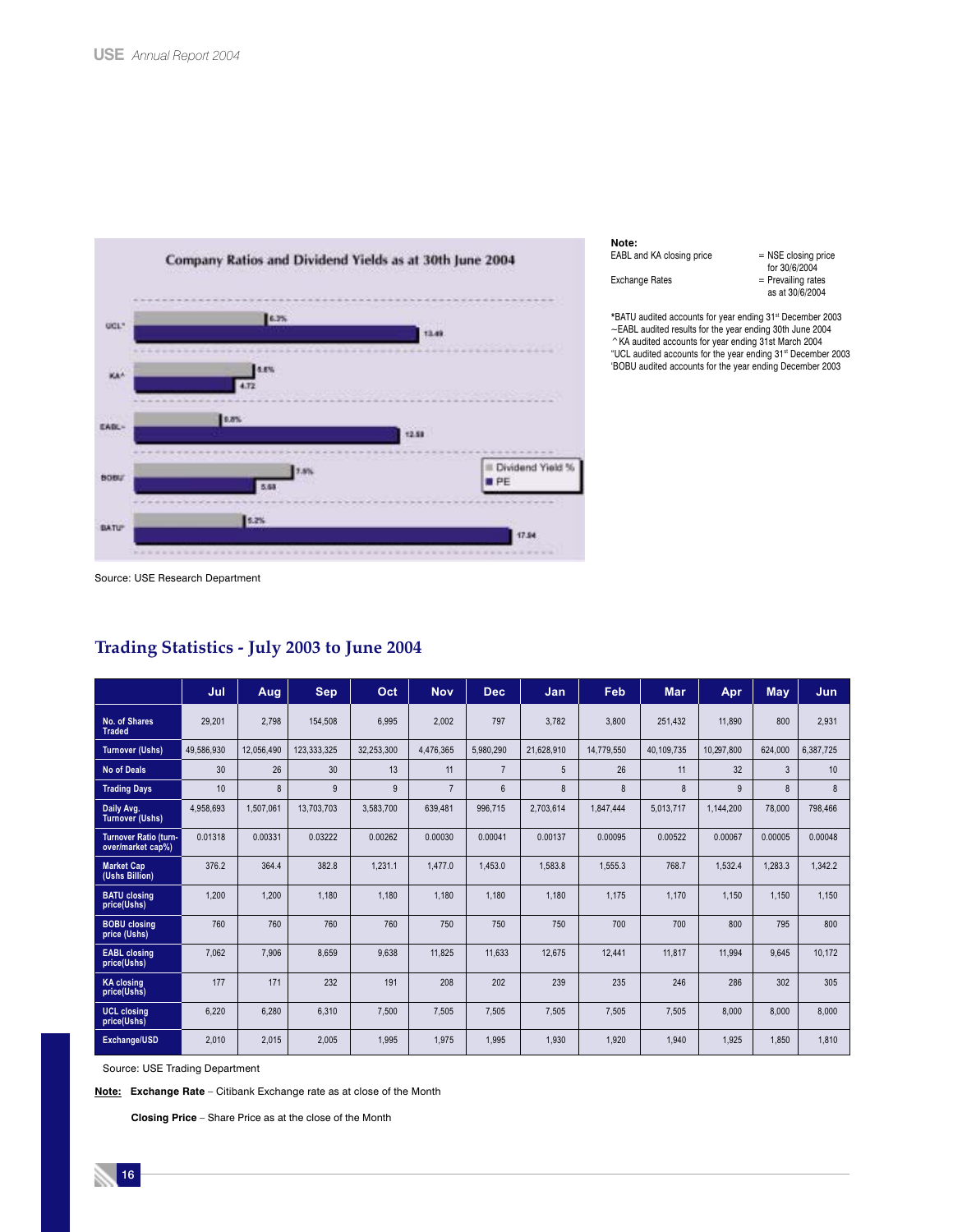# **Market Developments**



*Mr. George S. Anderson Executive President of Ginnie Mae, USA rings the bell to commence trading during the 10 year Government Bond Listing Ceremony*

### **New Developments**

### **Long Term Government Paper**

During the Fiscal Year, two-year Treasury bond with a coupon rate of 10% was listed on the 15<sup>th</sup> January 2004; this was followed by the three-year Treasury bond with a coupon rate of 10.25% which was listed on the 26<sup>th</sup> February 2004; the five-year Treasury bond with a coupon rate of 10.75% was listed during the following month on  $25<sup>th</sup>$  March 2004; on 20th May 2004, the ten-year Treasury bond was listed on the USE with a coupon rate of 11.00%. According to government, the purpose for the above issuances is to manage the transmission of the monetary policy over a longer period of time.

### **STG released Progress Report**

In December 2003, the Social Security Stakeholders Transition Group (STG) released a Progress Report following the accomplishment of the first phase of its work. The group was commissioned to make recommendations on the reform of the social security sector as a whole. This mile stone is an important one for USE given that reform of the social sector is fundamental for the achievement of promoting domestic savings and capital formation as a way of triggering economic transformation in the country.

### **PTA Bank Corporate Bond Matures**

During the period under review, the 5 year PTA Corporate Bond that was listed on 8<sup>th</sup> March 1999 at the Uganda Securities Exchange matured on  $8<sup>th</sup>$ March 2004.

### **Public Education**

### **Launch of the Communication Strategy**

The period under review saw the successful launch of a joint Communication Strategy involving all the players in the Ugandan Capital Markets Industry. The Communication Strategy, which is funded by the GTZ/ SIDA programme, will cover the period 2003 – 2006 and is aimed at increasing public awareness and understanding of Capital Markets in Uganda with a view to enhancing a vibrant and efficient market. Activities under this strategy mainly consisted of educational talks and workshops, lectures and seminars, the use of both electronic and print media to disseminate educational materials and several other activities.

### **Securities Courses**

USE successfully conducted two Modules of its Securities Courses. The courses which run between 27<sup>th</sup> August to 30<sup>th</sup> August 2003 for the 1<sup>st</sup> Module, and 30th March to April 3rd 2004 for the 2nd Module attracted a lot of interest from a broad spectrum of professionals.

### **Open Day Events**

USE together with the Broker/Dealer and Investment Advisor fraternity organised an open day event at the constitutional square which attracted several people from the public, who were interested in acquiring knowledge on how to invest in securities.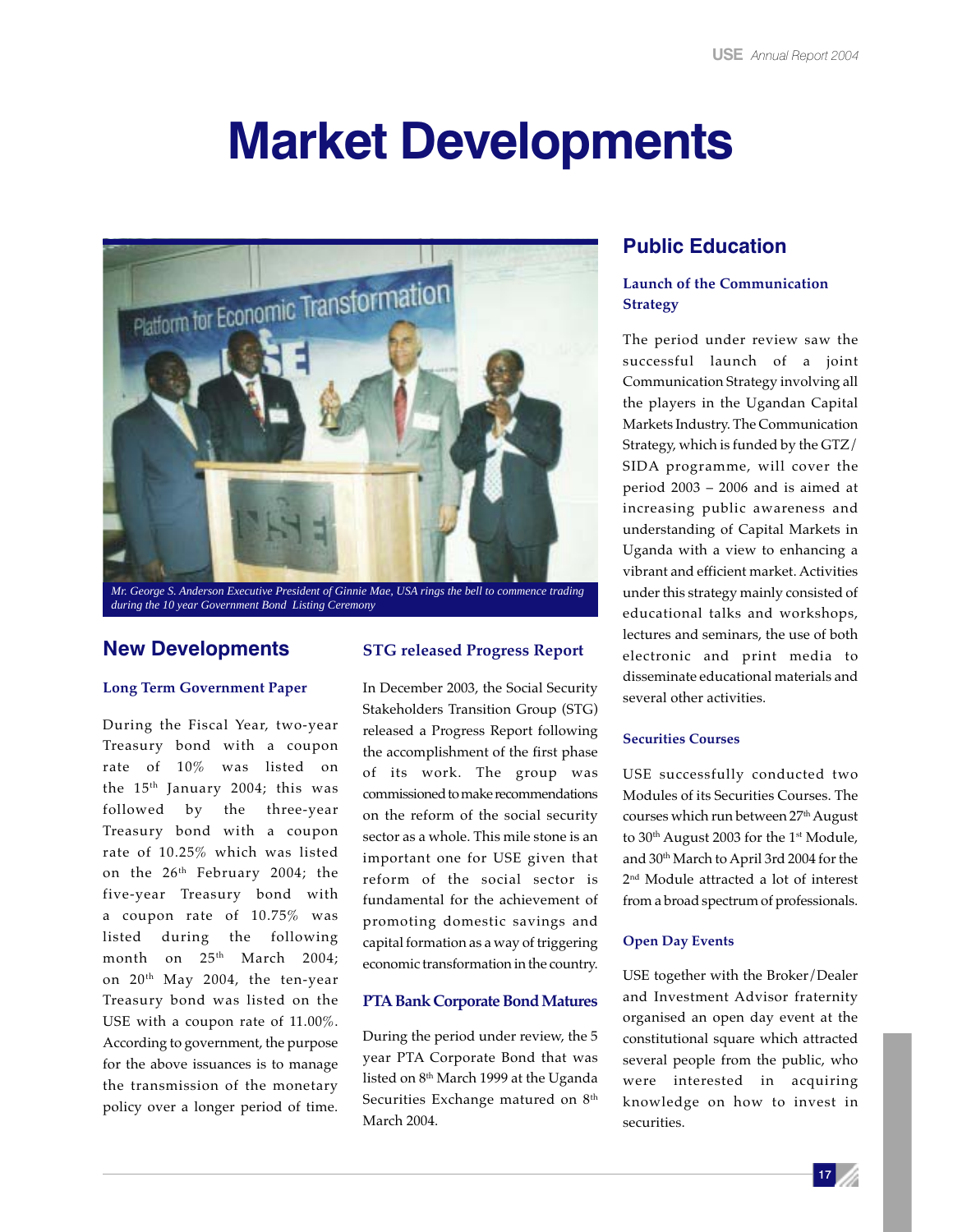

*Mr. Gary Watson from African Alliance U Ltd leads the Intermediate Securities Course participants through one of the Sessions.*

### **Facts Behind the Figures Workshop**

USE successfully launched its **"Facts Behind the Figures"** initiative aimed at giving top executives from listed companies a chance to explain their financial statements to the Broker/ Dealers, Investment Advisors, Fund Managers and the Media. The initiative was launched with a session for Bank of Baroda (U) Ltd on 4<sup>th</sup> May 2004, and later held one for Uganda Clays Ltd on 13th May, 2004.

### **Journalists Workshop**

During the fiscal year, USE organised a successful one-day Journalist's Seminar Under the theme, **"Developing Financial Reporting Skills"** at the Lion Center, Sheraton Hotel. The function, which brought together Business Journalists from the Country's various media houses and representatives from the broker fraternity, was funded under the GTZ/ SIDA programme. The day's Guest speaker was Mr. Mureithi Mutahi, the Public Relations Officer, PTA Bank.'

### **Capital Markets Theme Week**

In an effort to create awareness about the importance of the Stock Market in the economic development process, USE participated in a 5-day Capital Markets Theme Week organised by British Council.

### **Privatization Unit Workshop**

USE Participated in a two-day workshop organized by Privatization Unit held at Nile Hotel, in Kampala from 31st October – 1st November 2003. The workshop which was under the theme **"Privatization and You"** attracted various institutions around the Country.

### **International Trade show Exhibitions**

USE participated in the two annual events that were organised by Uganda

Manufactures Association held in Kampala and Mbarara respectively.

### **University Students visit the Exchange**

Under the Tertiary Institutes' Educational Programme (TIEP), USE hosted 3rd Year Business Students of Uganda Martyrs University at the Exchange. The students visited the Exchange's Trading Floor, and were taken through trading Operations and procedures at the Exchange.

### **Rotary Club Visits**

Visits were made to the Rotary Club of East Kampala to educate the Rotarians on the operations and functions of the Securities Exchange.

### **Regional Integration**

### **15th EASRA Meeting held in Kampala**

During the fiscal year, USE participated in the 15<sup>th</sup> meeting of the Stock Exchanges and the Capital Markets Regulatory Authorities of the three East African Member States. This consultative meeting was held in Kampala, Uganda from 17<sup>th</sup> to 21<sup>st</sup> February 2004.

### **Harmonization of Tax Incidence in East Africa**

The above meeting was held in Arusha, Tanzania to consider the consultant's study report on the "Harmonization of tax rates and tax incidence within the East African Community". Among the participants were officials from the Finance Ministries and the Capital Markets of the three East African states.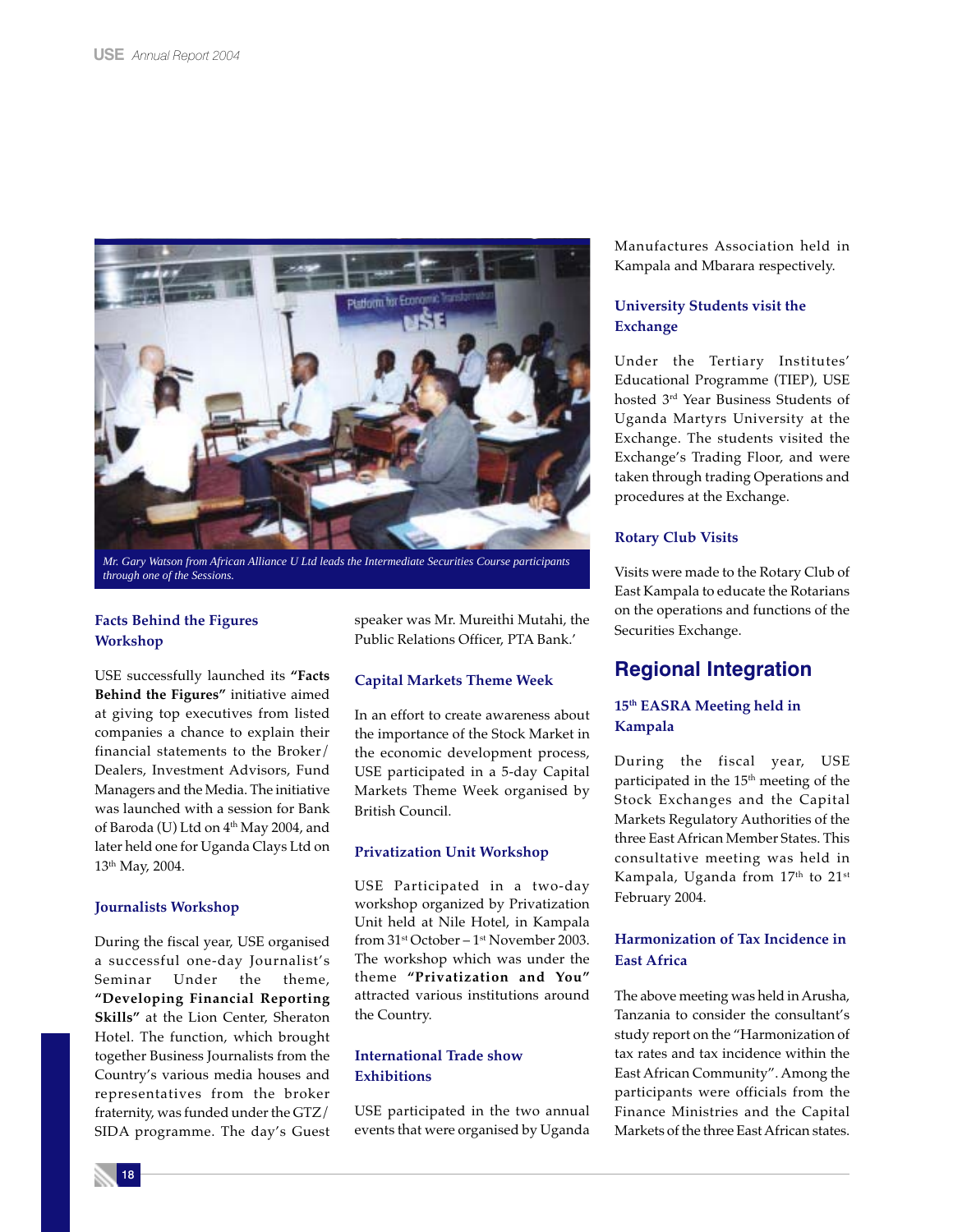### **UNECA Conference**

USE participated in a 3-day workshop on African Capital Markets Development held in Sandton, South Africa from 27<sup>th</sup> to 29<sup>th</sup> October 2003. Participants from various countries, with different levels of development and experiences attended this workshop, whose objective was to promote capital markets development in Africa at national and regional levels.

### **Capacity Building**

### **ANNA Workshop**

During the fiscal year, USE participated in the ANNA workshop and General Meeting that was held in Cairo, Egypt from  $13<sup>th</sup>$  to  $14<sup>th</sup>$ November 2003. The workshop which was attended by ANNA partners and members mainly dealt with the development and support of members and partners of the Association of National Numbering Agencies (ANNA). ANNA Numbering is now recognised by IOSCO as the recommended Securities Numbering System under G30.

#### **Annual IOSCO Conferences**

During the year in review, USE participated in the 28<sup>th</sup> and 29<sup>th</sup> Annual Conferences of the International Organization of Securities Commissions that were held in Seoul Korea and Amman Jordan, in October 2003 and May 2004 respectively. The conferences brought together several participants from financial regulatory agencies and private sector bodies from all over the world.



*Executives from Uganda Clays Ltd and USE address journalists during the UCL Facts Behind the Figures Conference.*

### **MEFMI Participants attended an in house Workshop at the USE**

USE organized an in-house workshop for participants representing various Financial Institutions from different countries in Africa. Representatives were from Namibia, Tanzania, Botswana, Swaziland, Malawi, Zimbabwe, Lesotho, Zambia, and Angola. The workshop was conducted to give the visiting participants an understanding of the operations of the USE and an overview of Uganda's Capital Markets Industry.

### **Developing Liquidity in Secondary Market Operations**

USE participated in a 10-day workshop organized by MEFMI on Developing Liquidity in Secondary Markets held at Grand Imperial Hotel, Kampala from  $7<sup>th</sup>$  to  $18<sup>th</sup>$  July 2003. The workshop mainly focused on Secondary Markets Development in Africa, under the theme "Development of Bond Markets and Financial Market Operations".

### **RTGS Demonstration**

USE participated in a one-day workshop on the acquisition and implementation of a Real Time Gross Settlement System in Uganda. The workshop, which was organised by the Bank of Uganda's National Payment Settlement Systems Department, was organised to highlight the System's operations and functions, which will facilitate the safe and efficient transfer of large value payments between transacting parties.

#### **Back Office Training**

Training and capacity building for the USE Staff continued to take priority throughout the Year. GTZ-SIDA under its Financial Systems Development Programme continued to sponsor training programmes, and this financial year saw the USE Staff train with the Ghana Stock Exchange and Nairobi Stock Exchange.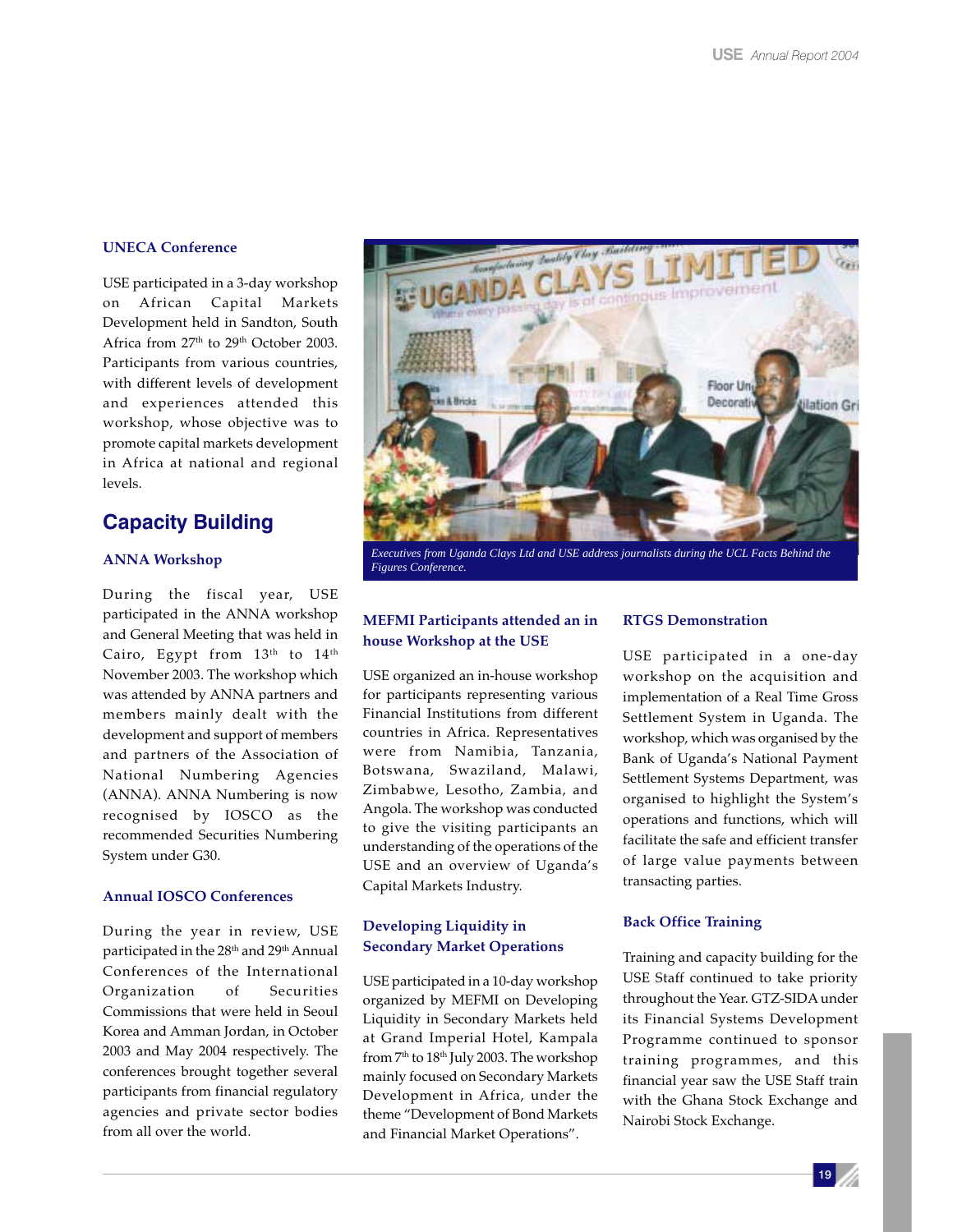# **Information Technology Report**

In appreciation of the role of information technology (IT) in today's average enterprise, establishment of a fully fledged IT department was endorsed by USE Governing Council and effected in June 2004 as spelt out in USE's 2003-2007 4 year strategic business plan. This therefore means that the period under review was majorly a formation phase for IT at USE.

### **Over-all IT strategy:**

The USE business strategy is changing focus towards use of technology to securely handle delivery, clearing and settlement. Information Technology at USE is viewed as critical to business, and an essential enabler of business. To this end, the IT department, in conjunction with all the departments at USE and stakeholders in the capital market, kickstarted the process of basic office automation in preparation for an automated central depository system described below.

In order to build a strong foundation for the requirements of electronic dealing (read as e-commerce), the department was, during the period under review, involved in developing and consolidating policies, procedures and best practices that will stand the test of time.

### **The Central Depository System:**

A Central Depository System is one in which stocks belonging to a particular entity are deposited in the custody of a central depository such that transactions or transfers including such stocks are executed in book entry

form. It can be compared to the bank system where each customer has an account that reflects all transactions relating to the customer.

Below is an outline of the pros of an electronic CDS:

Ease and speed of transfer of shares; Reduced risks of loss, theft and

a key element in promoting informed investment decision-making, by maintenance of the USE's website, http://www.use.or.ug.

#### **The future:**

The future holds a challenging requirement for the department to

"Information Technology at USE is viewed as critical to business, and an essential enabler of business."

mutilation of certificates;

- **Enhanced efficiency;**
- Reduced paper work;
- Building of investor confidence in the market;
- **Enforcement of trading rules.**

The key challenges facing the CDS implementations thus far range from:

- **High** implementation costs (Systems– Production & Backup, Resources, Consultancy, Training);
- Risk management (Market integrity, system manipulation);
- Managing the transition from manual to automated environment;
- **Low technology levels (penetration)** in the East African region.

### **General Office Automation:**

During its infancy, the department developed plans and strategies to support day to day office activities through installation and maintenance of office systems. This was also extended to supporting of information dissemination to the general public, as

consolidate the operations of the CDS system with a need to connect and integrate with broker/dealers, registrars and custodians as external users; and to create a virtual regional CDS by linking with the other East African stock markets to enable crossboarder trading. This will directly translate into the greater USE vision: An efficient and transparent market that matches international standards.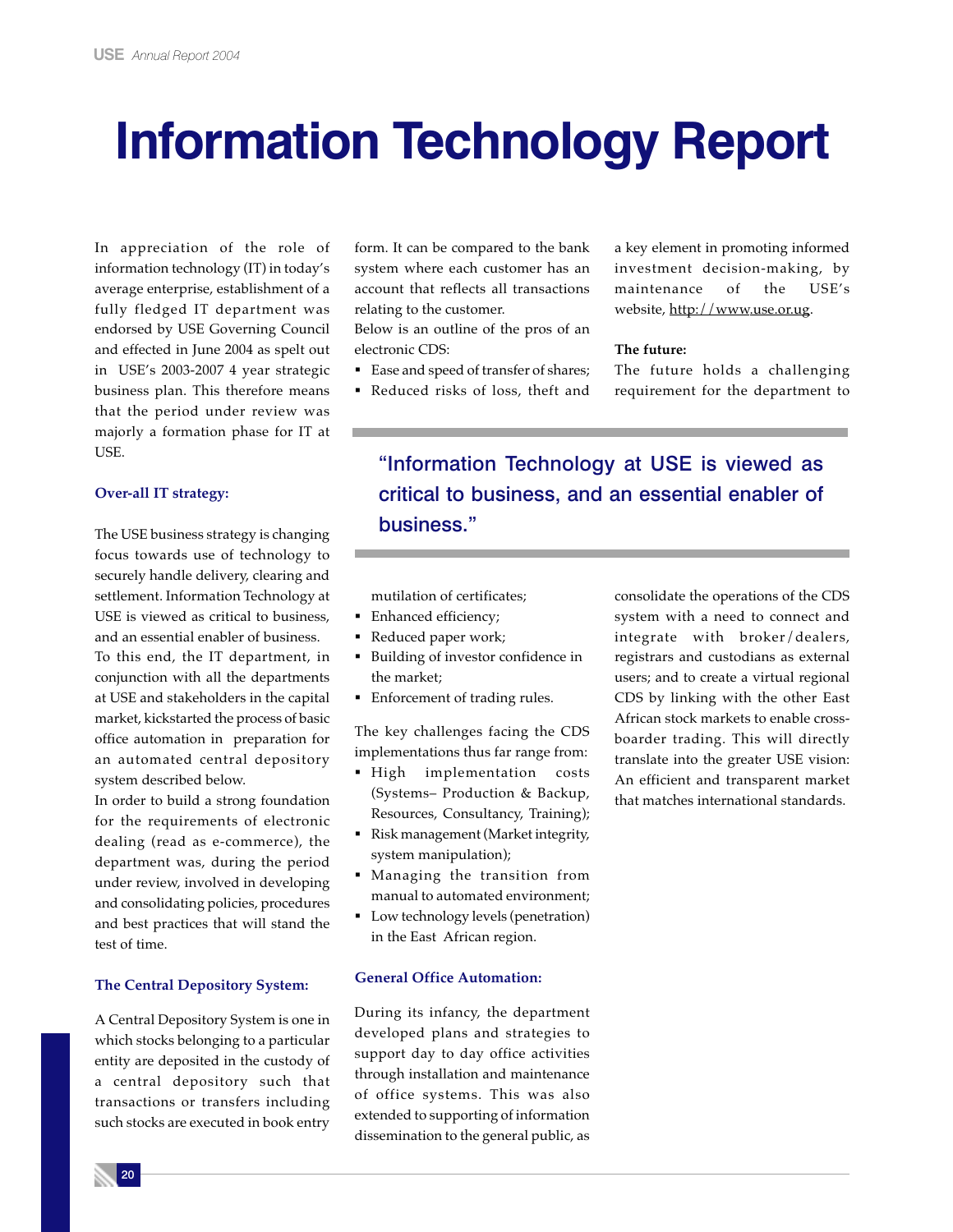**UGANDA SECURITIES EXCHANGE LIMITED** (A Company Limited by Guarantee)

# FINANCIAL STATEMENTS

 $\boldsymbol{\lambda}$ 

**30 June 2004**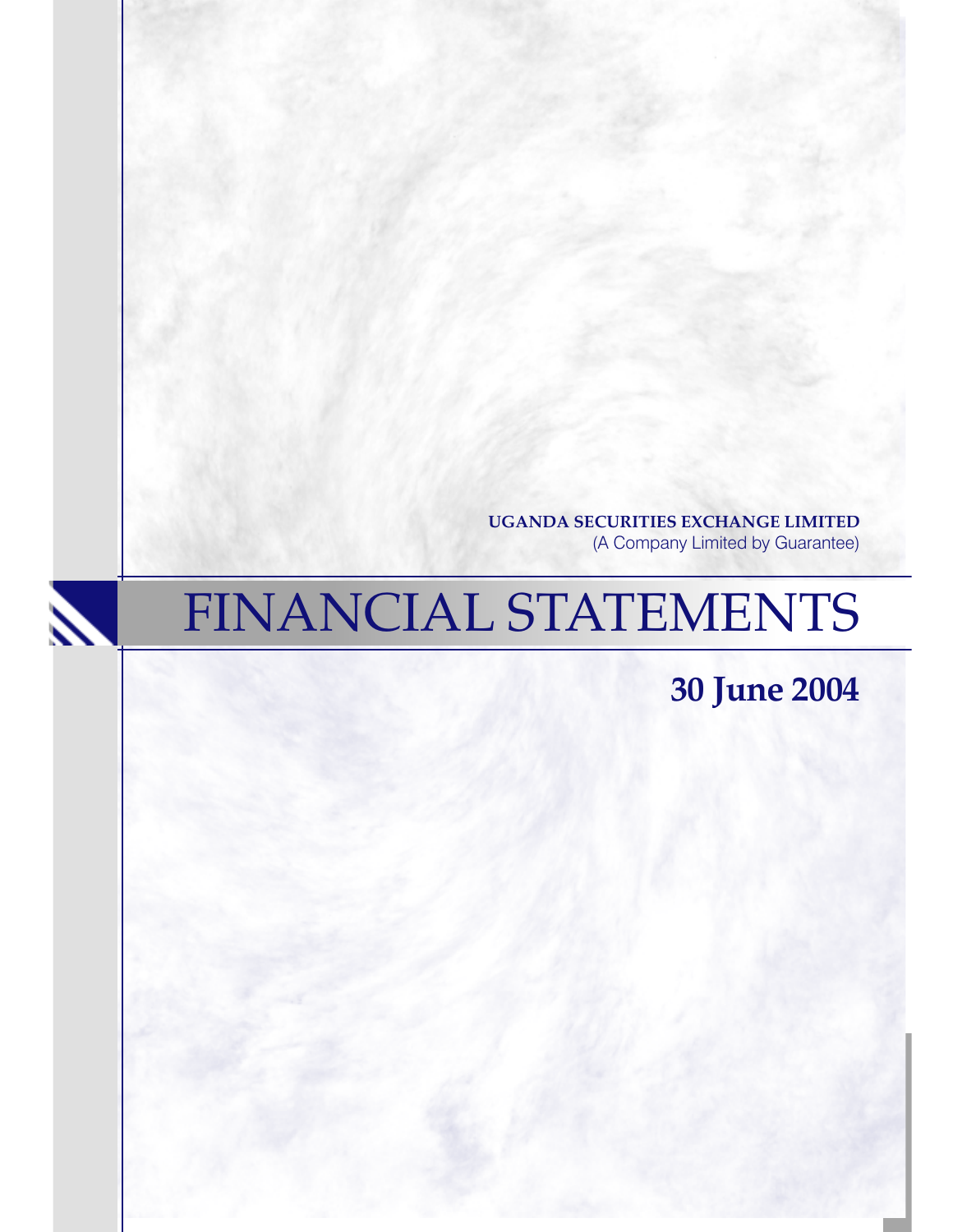### **(A Company Limited by Guarantee)**

# **Company Information Year ended 30 June 2004**

# PRINCIPAL PLACE OF BUSINESS AND REGISTERED OFFICE

### **Workers' House**

Plot 1 Pilkington Road, 2nd Floor, Northern Wing P.O. Box 23552 Kampala

## **BANKERS**

### **Stanbic Bank Uganda Limited**

Corporate Banking Division 45 Kampala Road P.O. Box 7131 Kampala

### **Citibank Uganda Limited**

Corporate Banking Division Plot 4 Ternan Avenue P.O. Box 7505 Kampala

### **SECRETARY**

**Simon Rutega** P.O. Box 23552 Kampala

### AUDITORS

### **Ernst & Young**

Ernst & Young House 18 Clement Hill Road Shimoni Office Village P. O. Box 7215 Kampala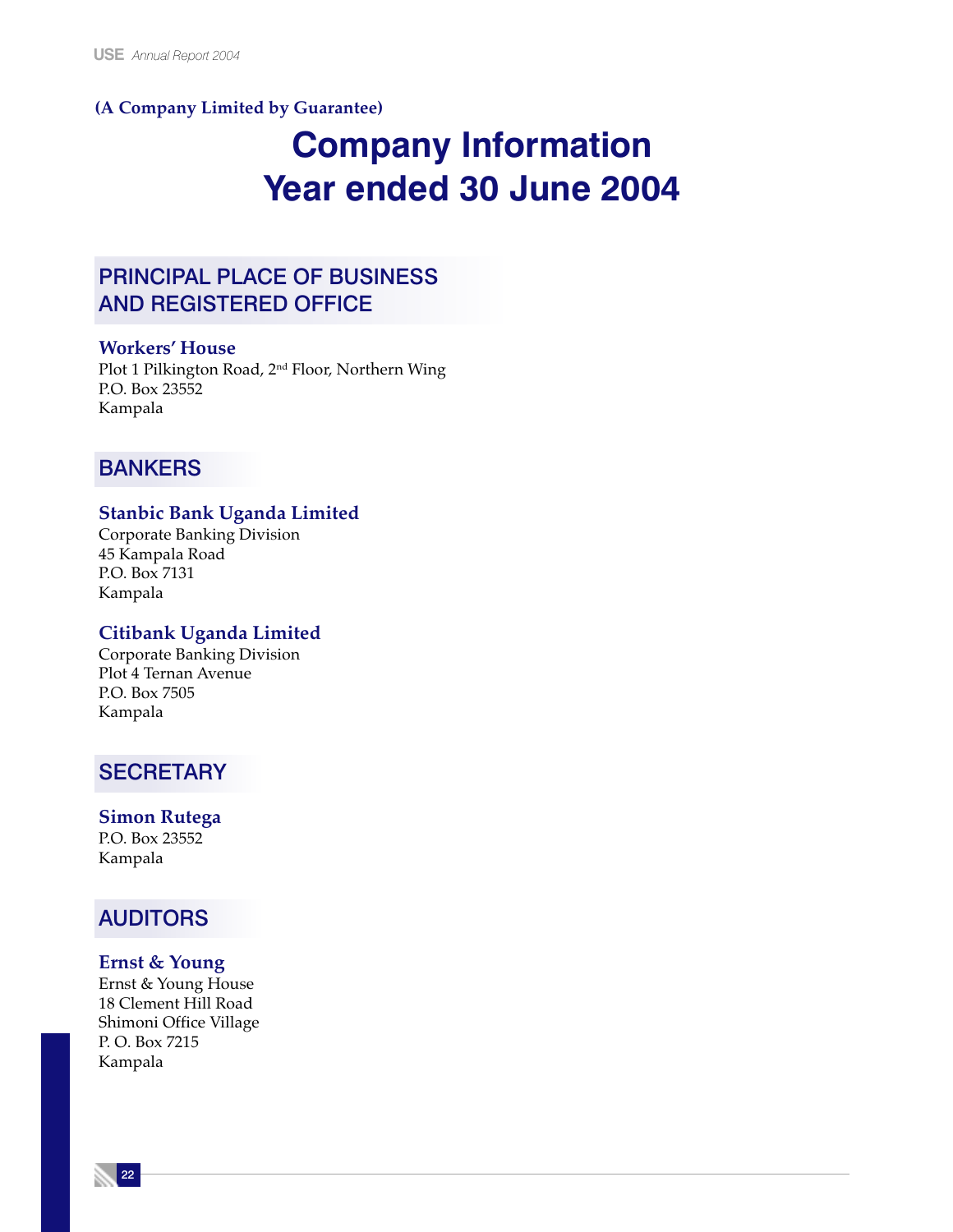### **(A Company Limited by Guarantee)**

# **Directors' Report and Financial Statements Year ended 30 June 2004**

The directors submit their report and the audited financial statements for the year ended 30 June 2004, which show the state of the company's affairs.

## 1. PRINCIPAL ACTIVITIES

The company continues to provide, maintain and regulate suitable premises and facilities for conducting all the business of securities exchange.

## 2. RESULTS

The results for the year are set out on page 27.

### 3. RESERVES

The reserves of the company are set out on page 28.

## 4. DIRECTORS

The directors who served during the year and to the date of this report were:-

Baroda Capital Markets (U) Ltd. Crane Bank Financial Services Limited Equity Stock Brokers (Uganda) Ltd. Geoffrey A. Onegi-Obel & Co. Limited MBEA Brokerage Services (Uganda) Ltd. Michael Opagi- Privatisation Unit.

## 5. AUDITORS

Ernst & Young have expressed their willingness to continue in office in accordance with section 159(2) of the Companies Act.

By Order of the Board

**29th September 2004**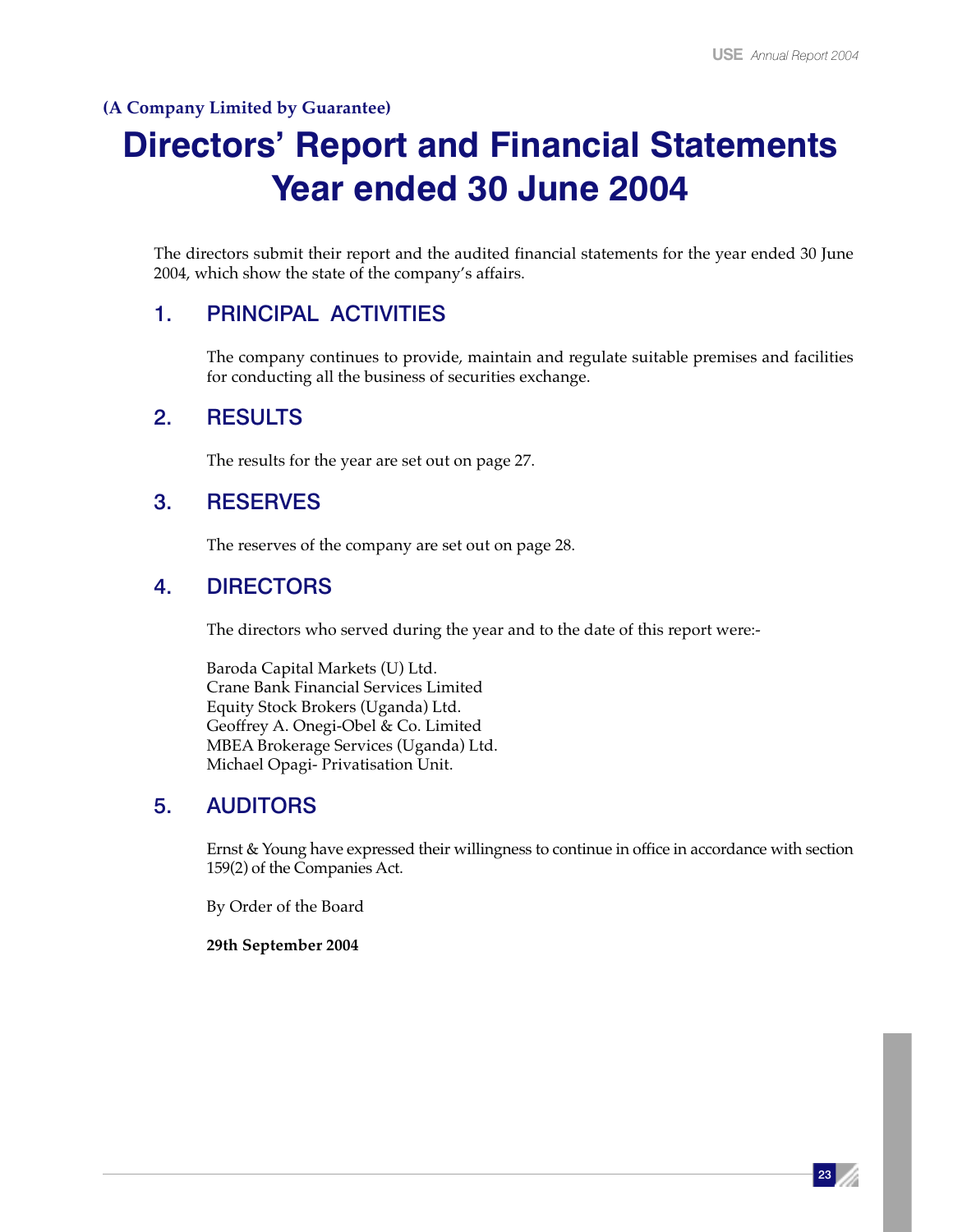### **(A Company Limited by Guarantee)**

# **Statement of Directors' Responsibilities Year ended 30 June 2004**

The Companies Act requires the directors to prepare financial statements for each financial year, which give a true and fair view of the state of affairs of the company as at the end of the financial year and of its operating results for that year. It also requires the directors to ensure the company keeps proper accounting records, which disclose with reasonable accuracy, at any time, the financial position of the company. They are also responsible for safeguarding the assets of the company.

The directors accept responsibility for the annual financial statements, which have been prepared using appropriate accounting policies supported by reasonable and prudent judgments and estimates, in conformity with the International Financial Reporting Standards and in the manner required by the Companies Act. The directors are of the opinion that the financial statements give a true and fair view of the state of the financial affairs of the company and of its operating results. The directors further accept responsibility for the maintenance of accounting records, which may be relied upon in the preparation of financial statements, as well as adequate systems of internal financial control.

Nothing has come to the attention of the directors to indicate that the company will not remain a going concern for at least the next twelve months from the date of this statement.

Alnepop

……………….............................………. ……………………..........................….. **Director Director**

**29th September 2004 21st September 2004**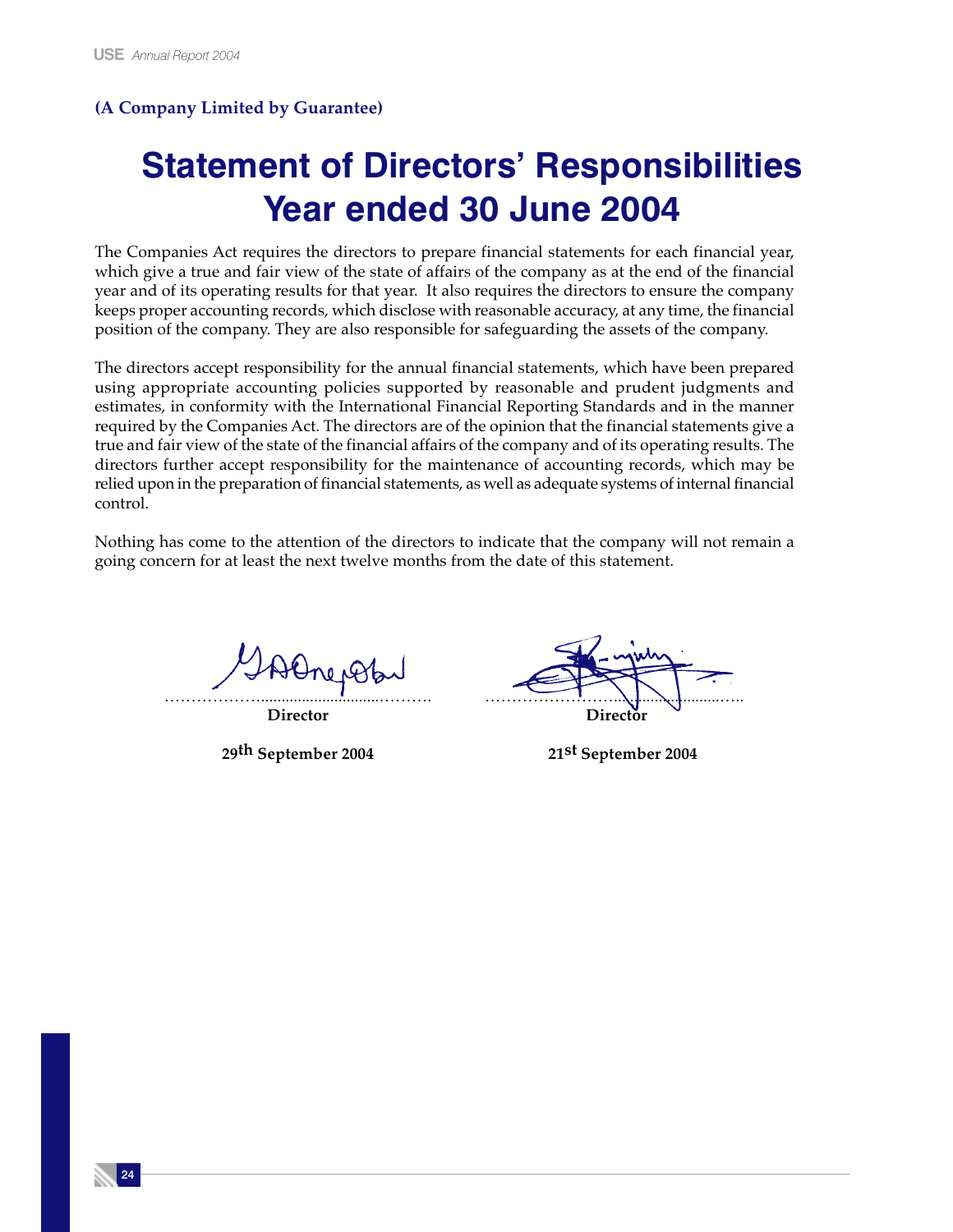

# **Report of the Independent Auditors to the Members of Uganda Securities Exchange Limited**

We have audited the financial statements on pages 26 to 35, which have been prepared on the basis of the accounting policies set out on page 30. We obtained all the information and explanations, which we considered necessary for our audit.

# RESPECTIVE RESPONSIBILITIES OF THE DIRECTORS AND THE INDEPENDENT AUDITORS

As stated on page 24, the directors are responsible for the preparation of financial statements, which give a true and fair view of the state of the affairs of the company and of its operating results. Our responsibility is to express an independent opinion on the financial statements based on our audit and to report our opinion to you.

# BASIS OF OPINION

We conducted our audit in accordance with International Standards of Auditing. Those standards require that we plan and perform the audit to obtain a reasonable assurance that the financial statements are free from material misstatement. An audit includes examining, on a test basis, evidence supporting the amounts and disclosures in the financial statements. It also includes assessing the accounting principles used and significant estimates made by the directors, as well as evaluating the overall financial statements presentation. We believe that our audit provides a reasonable basis for our opinion.

## OPINION

In our opinion, proper books of account have been kept and the financial statements, which are in agreement therewith, give a true and fair view of the state of the financial affairs of the company at 30 June 2004 and of the deficit and cash flows for the year then ended and comply with International Financial Reporting Standards and the Companies Act.

Ernste Smith

**KAMPALA 30th September 2004**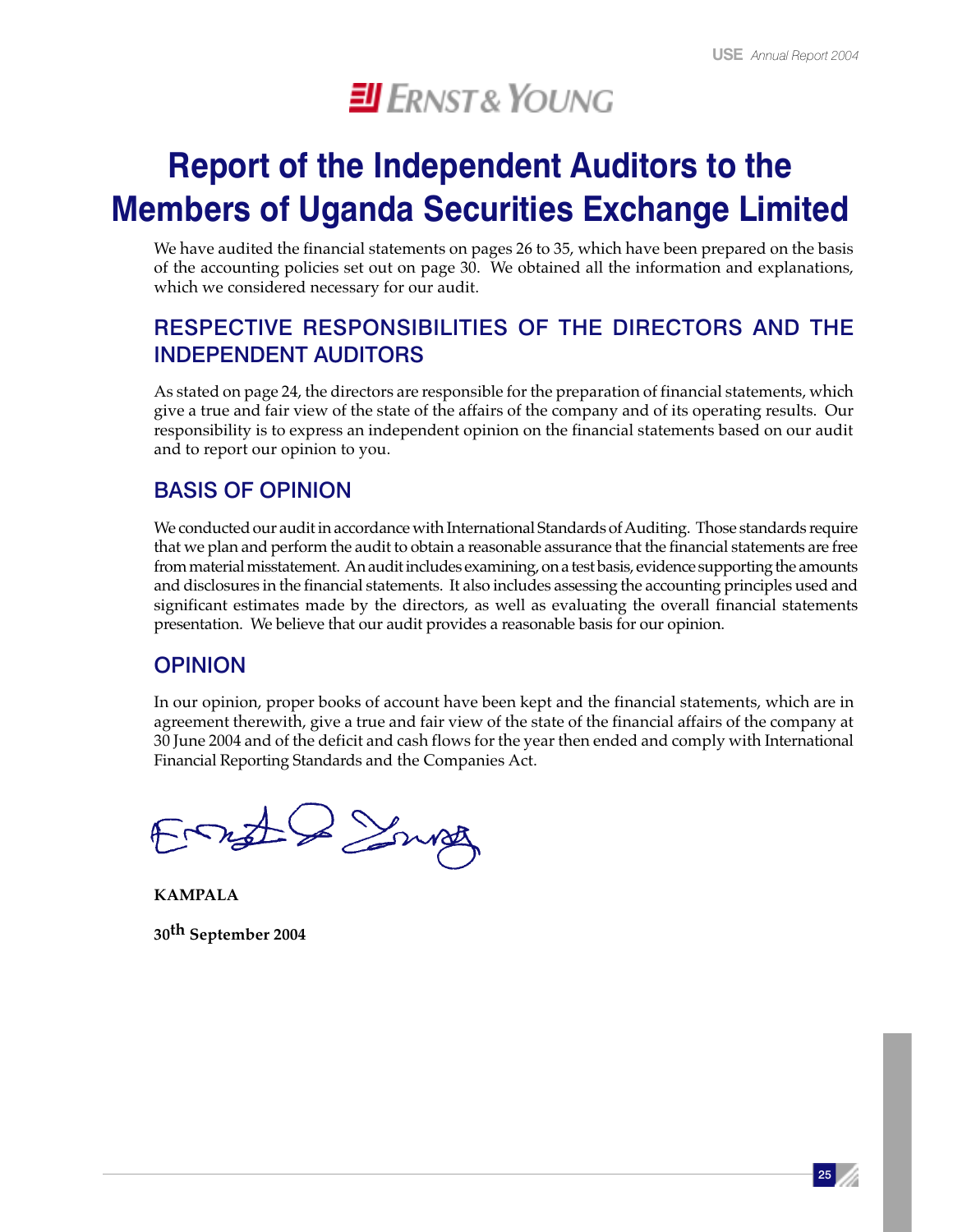# **Balance Sheet as at 30 June 2004**

| <b>ASSETS</b>                                                                                                                            | <b>Note</b>     | 2004<br><b>Ushs</b>                      | 2003<br><b>Ushs</b>                                    |
|------------------------------------------------------------------------------------------------------------------------------------------|-----------------|------------------------------------------|--------------------------------------------------------|
| Intangible assets                                                                                                                        | $1(h)$ & 2      | 1,655,303                                | 2,360,417                                              |
| <b>NON-CURRENT ASSETS</b><br>Property and equipment<br>Investments                                                                       | $1(c)$ & 3<br>4 | 107,798,394<br>64,329,950<br>172,128,344 | 135,221,946<br>28,442,584<br>163,664,530               |
| <b>CURRENT ASSETS</b><br>Trade and other receivables<br>Short-term investments<br>Cash and bank balances                                 | 5<br>6          | 87,123,389<br>120,255,659<br>207,379,048 | 11,886,943<br>47,923,000<br>179,088,971<br>238,898,914 |
| <b>TOTAL ASSETS</b>                                                                                                                      |                 | 381,162,695                              | 404,923,861                                            |
| <b>SHAREHOLDERS' FUNDS</b><br><b>AND LIABILITIES</b><br><b>SHAREHOLDERS' EQUITY</b><br>Share capital<br>Capital grant<br><b>Reserves</b> | 7               | 17,854,144<br>352,668,426<br>370,522,570 | 28,000,791<br>365,421,187<br>393,421,978               |
| <b>CURRENT LIABILITIES</b><br>Trade and other payables<br><b>TOTAL SHAREHOLDERS'</b>                                                     | 8               | 10,640,125                               | 11,501,883                                             |
| <b>FUNDS AND LIABILITIES</b>                                                                                                             |                 | 381,162,695                              | 404,923,861                                            |

The financial statements were approved by the Board of Directors on 21st September 2004 and signed on its behalf by: -

 $\mu_{\Theta}$ 

Director Director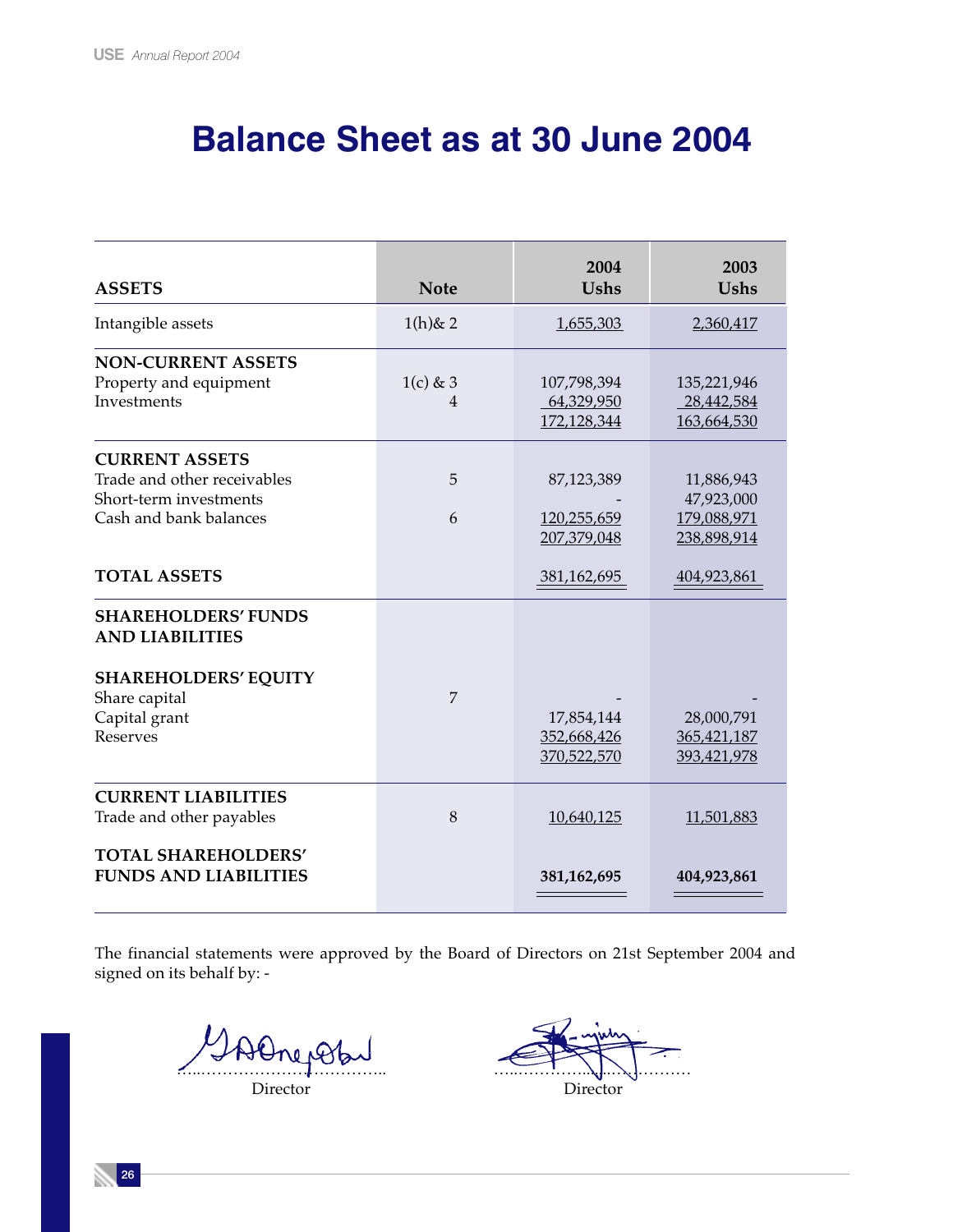# **Income and Expenditure Statement For the Year ended 30 June 2004**

| <b>INCOME</b>                                                                                                                                                      | <b>Note</b> | 2004<br><b>Ushs</b>                                                                                          | 2003<br><b>Ushs</b>                                                                            |
|--------------------------------------------------------------------------------------------------------------------------------------------------------------------|-------------|--------------------------------------------------------------------------------------------------------------|------------------------------------------------------------------------------------------------|
| Listing fees<br>Membership fees<br>Revenue grants<br>Capital grants transferred<br>Interest on investment<br>Application and entrance fees<br>Miscellaneous income | 1 f(iii)    | 464,654,044<br>6,000,000<br>152,460,000<br>10,146,647<br>7,178,061<br>8,000,000<br>20,757,180<br>669,195,932 | 445,557,293<br>6,000,000<br>141,500,000<br>2,796,976<br>4,446,541<br>10,796,638<br>611,097,448 |
| <b>EXPENDITURE</b><br>Staff costs<br>Finance cost<br>Administrative expenses<br>Other operating expenses                                                           | 9<br>10     | 276,912,009<br>2,169,848<br>268,634,443<br>134,232,393<br>681,948,693                                        | 253,054,485<br>1,746,601<br>234,981,390<br>138,259,327<br>628,041,803                          |
| <b>DEFICIT FROM CONTINUING OPERATING</b><br><b>ACTIVITIES BEFORE TAXATION</b>                                                                                      | 11          | (12,752,761)                                                                                                 | (16, 944, 355)                                                                                 |
| <b>TAXATION</b>                                                                                                                                                    | 12          |                                                                                                              |                                                                                                |
| <b>NET DEFICIT FROM CONTINUING</b><br><b>OPERATIONS AFTER TAXATION</b>                                                                                             |             | (12,752,761)                                                                                                 | (16, 944, 355)                                                                                 |
| <b>NET DEFICIT FOR THE YEAR</b>                                                                                                                                    |             | (12,752,761)                                                                                                 | (16, 944, 355)                                                                                 |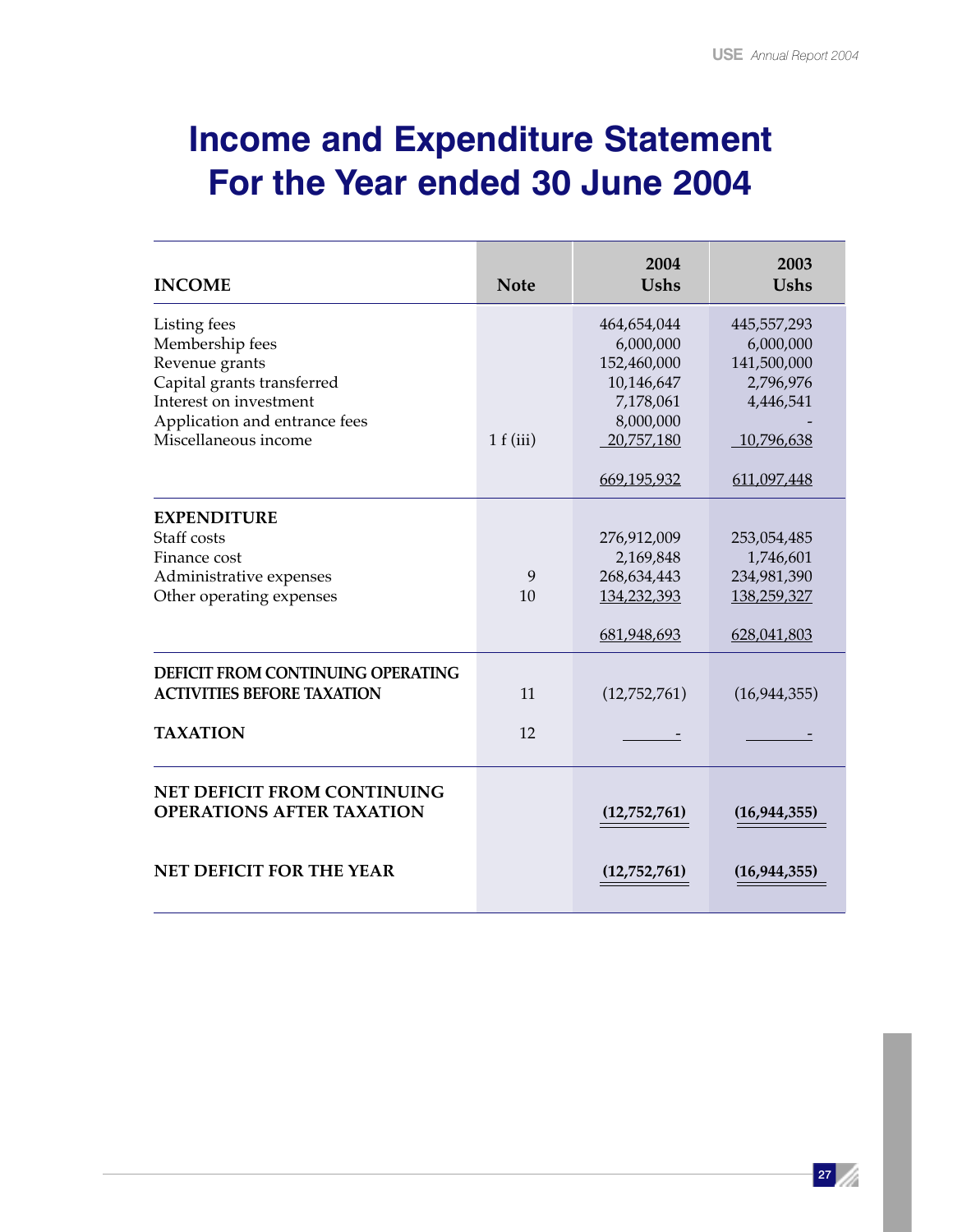# **Statement of changes in Equity Year ended 30 June 2004**

|                                      | <b>Share</b><br>Capital | Capital<br><b>Grants</b> | Retained<br>Earnings | <b>Total</b>   |
|--------------------------------------|-------------------------|--------------------------|----------------------|----------------|
|                                      | <b>Ushs</b>             | <b>Ushs</b>              | <b>Ushs</b>          | <b>Ushs</b>    |
| At 1 July 2003                       |                         | 1,431,307                | 375,003,042          | 376,434,349    |
| Deficit for the year                 |                         |                          | (16, 944, 355)       | (16, 944, 355) |
| Capital grants during the period     |                         | 29,366,460               |                      | 29,366,460     |
| Amortisation of grants               |                         | (2,796,976)              |                      | (2,796,976)    |
| As previously stated                 |                         | 28,000,791               | 358,058,687          | 386,059,478    |
| *Prior year adjustment               |                         |                          | 7,362,500            | 7,362,500      |
| Reinstated amount as at 30 June 2003 |                         | 28,000,791               | 365,421,187          | 393,421,978    |
|                                      |                         |                          |                      |                |
| At 1 July 2003                       |                         | 28,000,791               | 365,421,187          | 393,421,978    |
| Deficit for the year                 |                         |                          | (12,752,761)         | (12,752,761)   |
| Amortisation of grants               |                         | (10, 146, 647)           |                      | (10, 146, 647) |
| At 30 June 2004                      |                         | 17,854,144               | 352,668,426          | 370,552,570    |

\* This relates to the listing fees from BATU for the financial year 2003.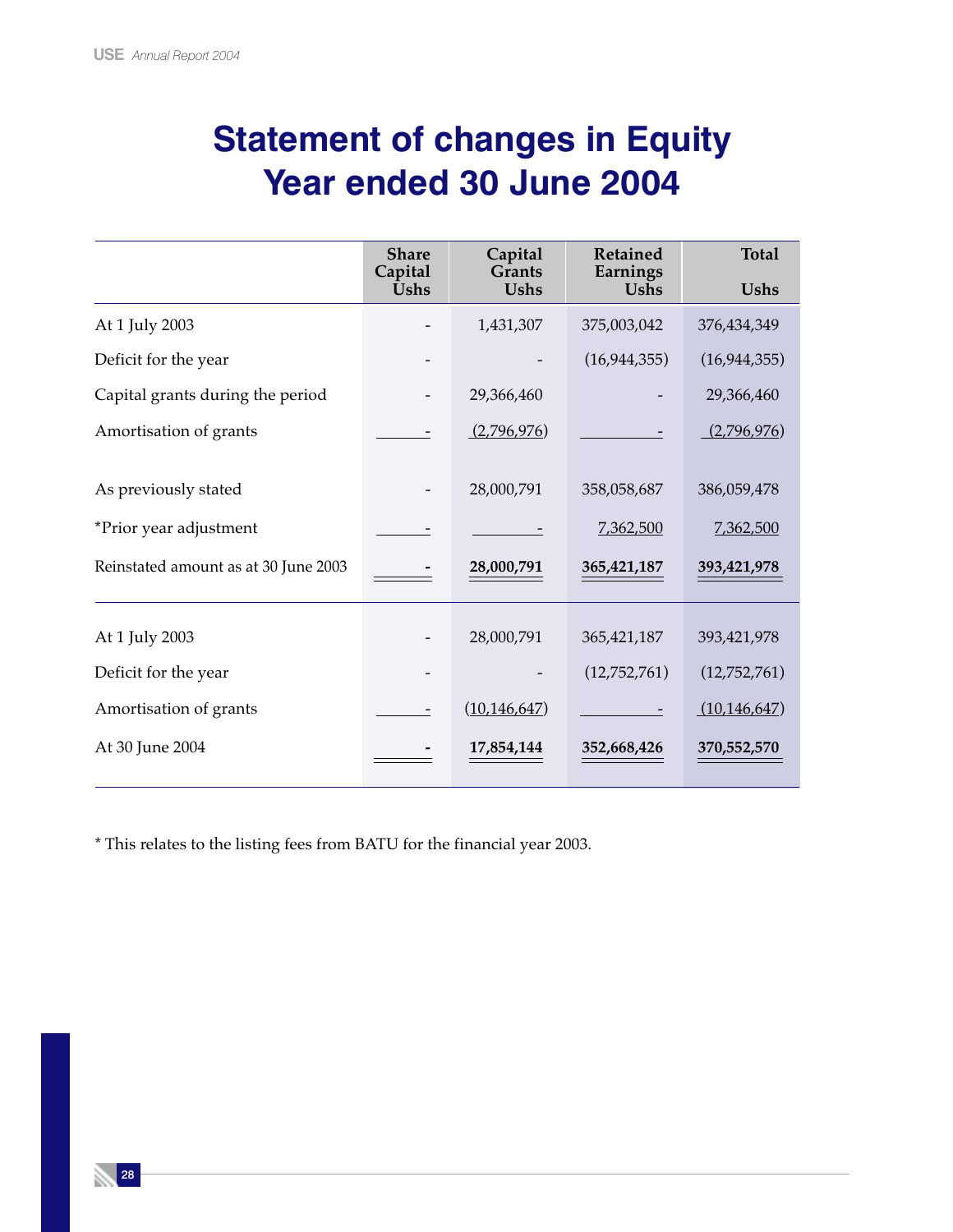# **Cash Flow Statement Year ended 30 June 2004**

|                                                                                                                                                        | <b>Note</b>        | 2004<br><b>Ushs</b>                       | 2003<br><b>Ushs</b>                     |
|--------------------------------------------------------------------------------------------------------------------------------------------------------|--------------------|-------------------------------------------|-----------------------------------------|
| <b>CASH FLOWS FROM OPERATING ACTIVITIES</b>                                                                                                            |                    |                                           |                                         |
| Net deficit before taxation<br>Adjustments for: -<br>Depreciation<br>Amortisation of intangible assets                                                 | 3                  | (12,752,761)<br>40,242,504<br>895,317     | (16, 944, 355)<br>31,849,939<br>214,583 |
| Amortisation of capital grants                                                                                                                         |                    | (10, 146, 647)                            | (2,796,976)                             |
| Operating profit before working capital changes                                                                                                        |                    | 18,238,413                                | 12,323,191                              |
| (Increase)/decrease in trade and other receivables<br>Decrease/(increase) in short-term investments<br>(Decrease)/increase in trade and other payables |                    | (75, 236, 446)<br>47,923,000<br>(861,758) | 2,645,238<br>(47, 923, 000)<br>339,265  |
| Net cash out flow from operating activities                                                                                                            |                    | (9,936,791)                               | (32,615,306)                            |
| <b>CASH FLOW FROM INVESTING ACTIVITIES</b>                                                                                                             |                    |                                           |                                         |
| Purchase of fixed assets<br>Purchase of software<br>Long-term investment in Central Depository                                                         | 3<br>$\mathcal{P}$ | (12,818,952)<br>(190, 203)                | (68, 505, 893)<br>(2,575,000)           |
| System/treasury bonds                                                                                                                                  |                    | (35,887,366)                              | (28, 442, 584)                          |
| Net cash flow from investing activities                                                                                                                |                    | (48,896,521)                              | (99, 523, 477)                          |
| Net decrease in cash and cash equivalents                                                                                                              |                    | (58, 833, 312)                            | (132, 138, 783)                         |
| CASH AND CASH EQUIVALENTS AT THE<br><b>BEGINNING OF THE YEAR</b>                                                                                       | 13                 | 179,088,971                               | 311,227,754                             |
| CASH AND CASH EQUIVALENTS AT THE<br><b>END OF THE YEAR</b>                                                                                             | 13                 | 120,255,659                               | 179,088,971                             |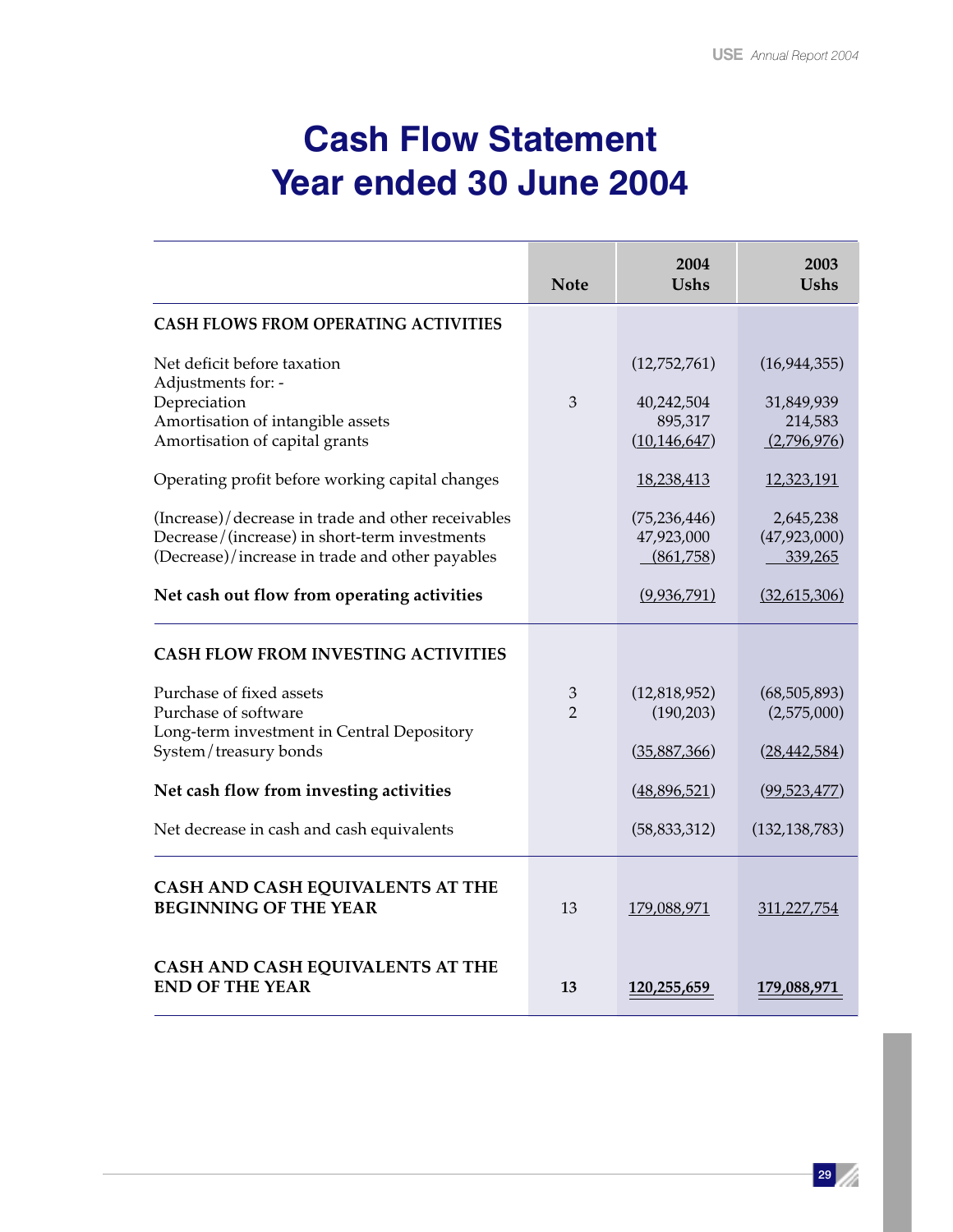# **Notes to the Financial Statements 30 JUNE 2004**

# 1. SIGNIFICANT ACCOUNTING POLICIES

### **(a) Basis of Accounting**

The financial statements are prepared on the historical cost basis of accounting.

### **(b) Revenue Recognition**

Membership fees and other income are recognised on an accrual basis.

### **(c) Fixed Assets and Depreciation**

Fixed assets are stated at cost less accumulated depreciation.

Depreciation is calculated on the straight line basis, at annual rates estimated to write off carrying values of the assets over their expected useful lives at the following rates:

| $33^{1}/\sqrt{20}$ |
|--------------------|
| $12^{1}/\sqrt{2}$  |
| $12^{1}/\sqrt{2}$  |
| 25%                |
| $33^{1}/\sqrt{20}$ |
|                    |

### **(d) Foreign Currency Transactions**

Transactions during the year are converted into Uganda Shillings at rates ruling at the transactions dates. Monetary assets and liabilities at the balance sheet date which are expressed in foreign currencies are translated into Uganda Shillings at rates ruling at that date. The resulting differences from conversion and translation are dealt with in the income and expenditure account.

### **(e) Bad and Doubtful Debts**

Specific provision is made for all known doubtful debts. Bad debts are written off when all reasonable steps to recover them have been taken without success.

### **(f) Revenue and Capital Grants**

- (i) Revenue Grants are recognised in the income and expenditure account in the year in which they are received and utilised.
- (ii) Capital Grants are credited to a special capital grants reserve and written back against the income and expenditure statement over the useful lives of the assets financed by the grants.
- (iii) The miscellaneous income relates mainly to the Securities course conducted during the year.

### **(g) Comparatives**

Where necessary, comparative figures have been adjusted to conform with changes in presentation in the current year.

### **(h) Intangible Assets**

Where software is not an integral part of the related hardware, computer software is treated as an intangible asset. Intangible assets are measured initially at cost less any accumulated amortisation. Intangible assets are amortised at 33 1/3% annually, on straight-line basis.

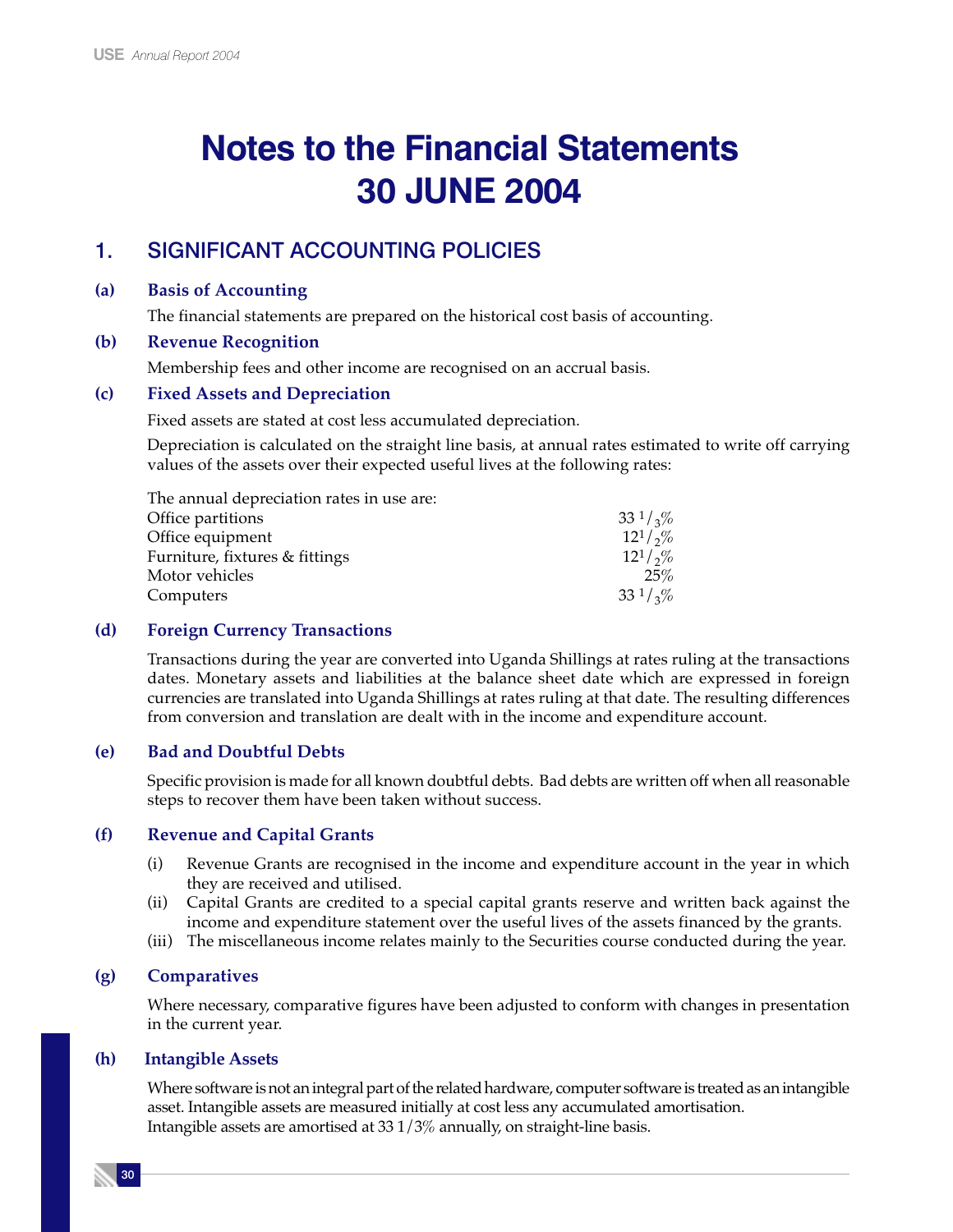# 2. INTANGIBLE ASSETS

These comprise of computer software reclassified from properties and equipment, for separate disclosure as required by IAS 38, "Intangible Assets".

|                                                  | 2004<br><b>Ushs</b>               | 2003<br><b>Ushs</b>    |
|--------------------------------------------------|-----------------------------------|------------------------|
| Cost at 1 July 2003<br>Additions<br>Amortisation | 2,360,417<br>190,203<br>(895,317) | 2,575,000<br>(214,583) |
| Net book value at 30 June 2004                   | 1,655,303                         | 2,360,417              |

# 3. PROPERTIES AND EQUIPMENT

|                       | Office<br>Partitions | Computer<br>Equipment &<br>Accessories | <b>Vehicles</b> | Fixtures,<br>Fittings &<br>Equipment | <b>Total</b> |
|-----------------------|----------------------|----------------------------------------|-----------------|--------------------------------------|--------------|
|                       | <b>Ushs</b>          | <b>Ushs</b>                            | <b>Ushs</b>     | <b>Ushs</b>                          | <b>Ushs</b>  |
| Cost                  |                      |                                        |                 |                                      |              |
| At 1 July 2003        | 14,000,000           | 56,456,398                             | 58,011,327      | 87,904,468                           | 216,372,193  |
| Reclassification      |                      | (2,575,000)                            |                 |                                      | (2,575,000)  |
| Additions             |                      | 360,000                                |                 | 12,458,952                           | 12,818,952   |
| At 30 June 2004       | 14,000,000           | 54,241,398                             | 58,011,327      | 100,363,420                          | 226,616,145  |
| Depreciation          |                      |                                        |                 |                                      |              |
| At 1 July 2003        | 14,000,000           | 20,328,295                             | 22,028,541      | 22,432,994                           | 78,789,830   |
| Reclassification      |                      | (214, 583)                             |                 |                                      | (214,583)    |
| Charge for the year   |                      | 14,159,592                             | 13,961,165      | 12,121,747                           | 40,242,504   |
| At 30 June 2004       | 14,000,000           | 34,273,304                             | 35,989,706      | 34,554,741                           | 118,817,751  |
| <b>Net Book Value</b> |                      |                                        |                 |                                      |              |
| At 30 June 2004       |                      | 19,968,094                             | 22,021,621      | 65,808,679                           | 107,798,394  |
| At 30 June 2003       |                      | 33,767,686                             | 35,982,786      | 65,471,474                           | 135,221,946  |

In order to comply with the International Financial Reporting Standards, intangible assets have been reclassified from computer equipment & accessories. As a result, separate disclosures of intangible assets have been made on the face of the balance sheet.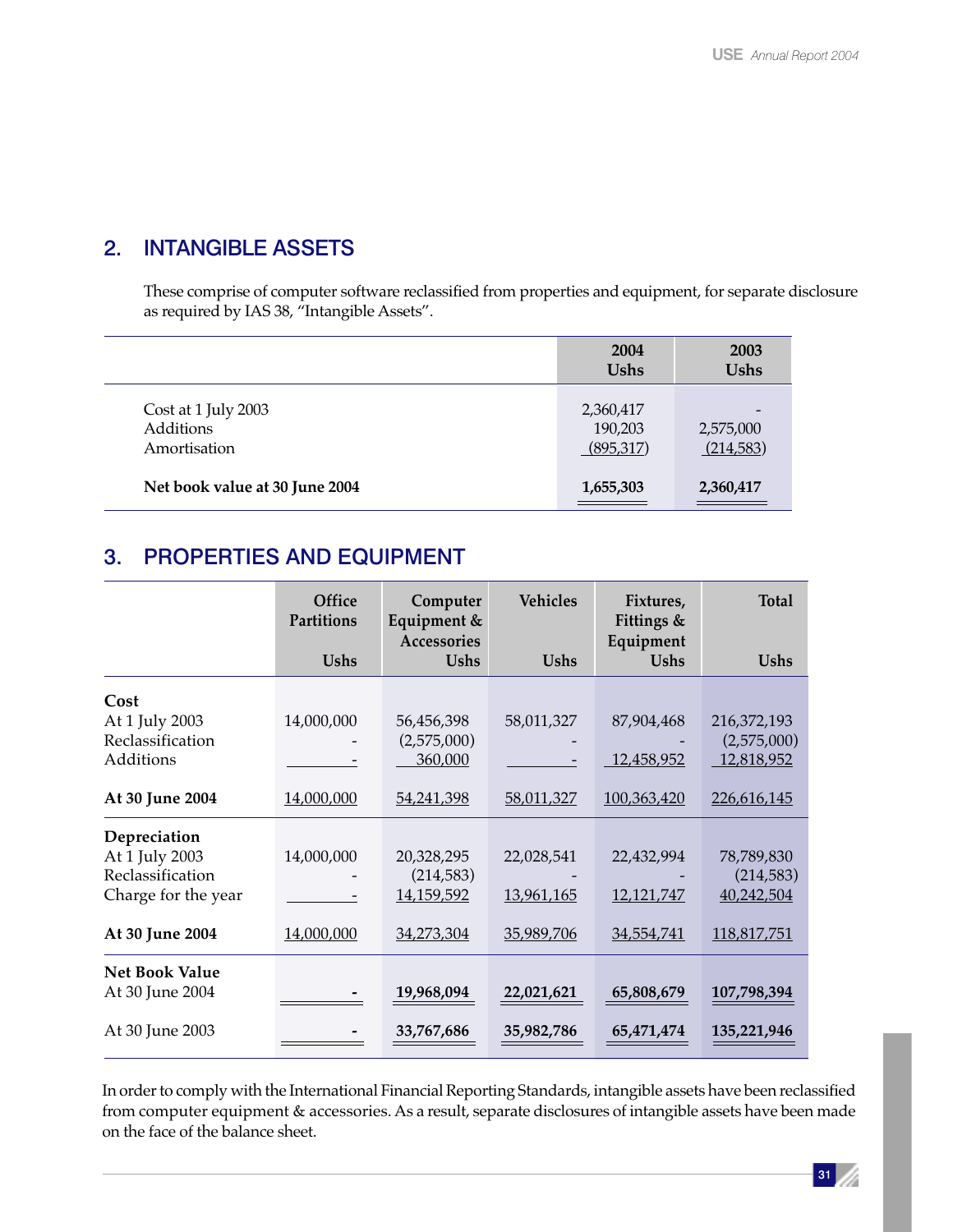|    |                                                                     | 2004<br><b>Ushs</b>      | 2003<br><b>Ushs</b> |
|----|---------------------------------------------------------------------|--------------------------|---------------------|
| 4. | <b>INVESTMENT</b>                                                   |                          |                     |
|    | Government Treasury Bond for 731 days<br>*Central Depository System | 24,905,400<br>39,424,550 | 28,442,584          |
|    |                                                                     | 64,329,950               | 28,442,584          |

\*This relates to investment in East African Central Depository System up to 2.5% shareholding bought on behalf of the company by the Nairobi Stock Exchange.

# 5. TRADE AND OTHER RECEIVABLES

| Listing fees         | 74,699,460 | 7,362,500  |
|----------------------|------------|------------|
| Interest receivable  | 1,170,852  | 935,791    |
| Advances to staff    | 5,590,000  | 1,200,000  |
| Brokerage commission | 262,725    | 288,652    |
| Membership fees      | 2,000,000  | 2,000,000  |
| Other receivables    | 3,300,352  |            |
| Refundable deposit   | 100,000    | 100.000    |
|                      |            |            |
|                      | 87,123,389 | 11,886,943 |

# 6. CASH AND BANK BALANCES

|                              | 120,255,659 | 179,088,971 |
|------------------------------|-------------|-------------|
| Petty cash                   | 8.700       | 137,650     |
| - Citibank US\$              | 39.449.710  | 42,012,206  |
| Cash at bank - Citibank Ushs | 80,314,370  | 136,349,237 |
| Cash at bank - Stanbic Bank  | 482.879     | 589.878     |
|                              |             |             |

# 7. SHARE CAPITAL

The company is limited by the guarantee of its members who are licensed broker/ dealer firms.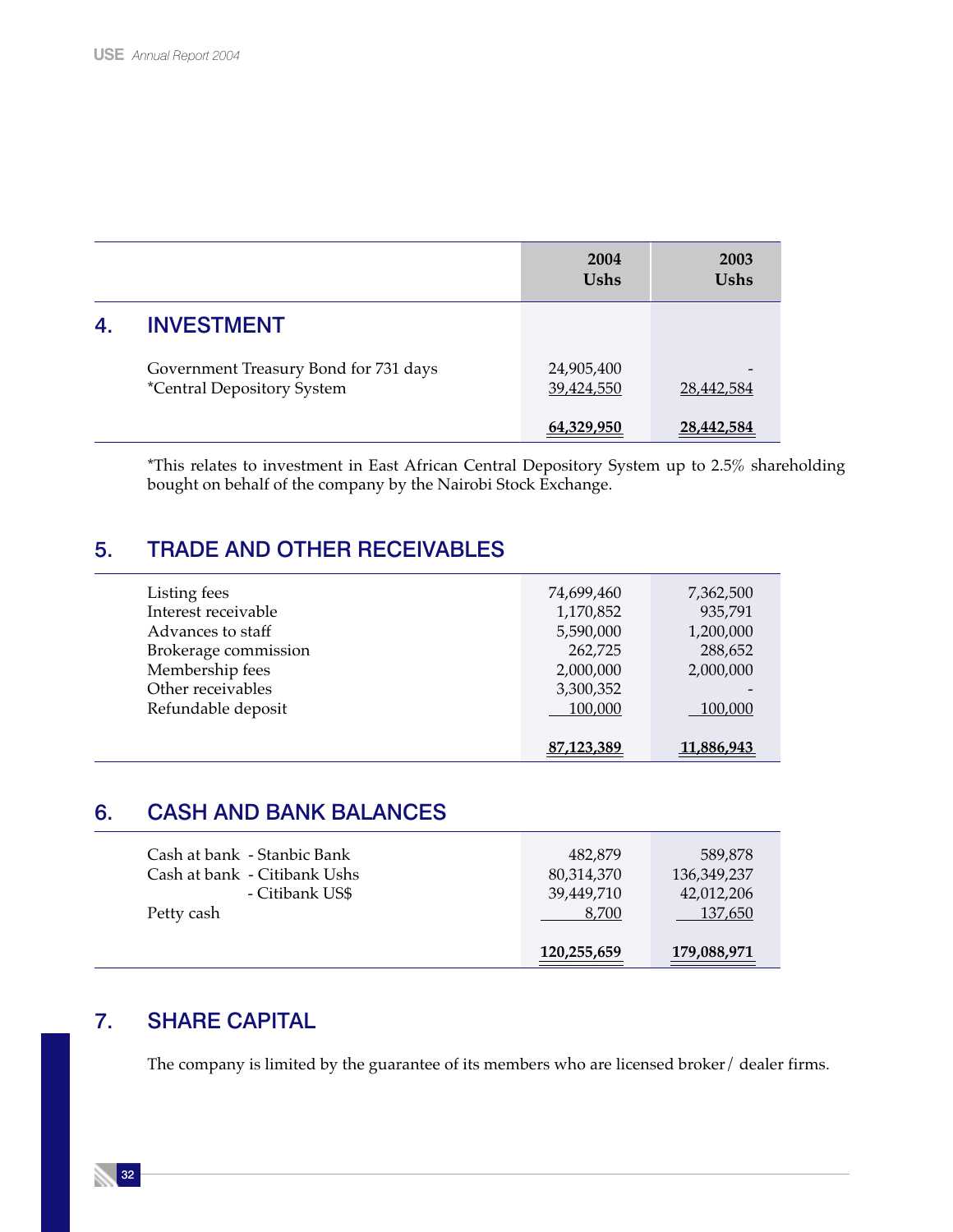# 8. TRADE AND OTHER PAYABLES

| Refundable listing fees | 3,084,032  | 3,084,032  |
|-------------------------|------------|------------|
| Accruals                | 7,556,093  | 8,417,851  |
|                         | 10,640,125 | 11,501,883 |

|    |                                                                                                                                                                                                                                                                                                                                                                                                                | 2004<br><b>Ushs</b>                                                                                                                                                                                                                         | 2003<br><b>Ushs</b>                                                                                                                                                                                                            |
|----|----------------------------------------------------------------------------------------------------------------------------------------------------------------------------------------------------------------------------------------------------------------------------------------------------------------------------------------------------------------------------------------------------------------|---------------------------------------------------------------------------------------------------------------------------------------------------------------------------------------------------------------------------------------------|--------------------------------------------------------------------------------------------------------------------------------------------------------------------------------------------------------------------------------|
| 9. | <b>ADMINISTRATIVE EXPENSES</b>                                                                                                                                                                                                                                                                                                                                                                                 |                                                                                                                                                                                                                                             |                                                                                                                                                                                                                                |
|    | Advertising<br>Printing and stationery<br>Membership<br>Telephone, fax and postage<br>Maintenance of equipment<br>Depreciation<br>Amortisation of software<br>Vehicle maintenance and fuel expenses<br>Venture capital initiative<br>Office rent<br>Insurance<br>Electricity and water<br>Subscriptions<br>Statutory contribution<br>Office general expenses<br>Audit fee and expense<br>Consultancy<br>Sundry | 1,287,000<br>8,780,485<br>3,050,000<br>23,062,525<br>3,007,010<br>40,242,504<br>895,317<br>25,872,508<br>14,013,399<br>77,213,765<br>3,366,932<br>1,884,835<br>6,769,000<br>27,543,950<br>19,138,360<br>3,300,000<br>4,064,973<br>5,141,880 | 2,358,300<br>5,078,570<br>2,133,333<br>21,453,657<br>1,802,629<br>31,849,939<br>214,583<br>19,353,615<br>22,463,580<br>73,774,081<br>1,333,818<br>1,438,166<br>6,025,000<br>25,821,650<br>15,577,969<br>3,300,000<br>1,002,500 |
|    |                                                                                                                                                                                                                                                                                                                                                                                                                | 268,634,443                                                                                                                                                                                                                                 | 234,981,390                                                                                                                                                                                                                    |

# 10. OTHER OPERATING EXPENSES

|                                                                   | 134,232,393              | 138,259,327              |
|-------------------------------------------------------------------|--------------------------|--------------------------|
| Foreign Exchange loss<br>News papers, magazines, and publications | 3,685,849<br>18.544.520  | 19.842.223               |
| Education, training, and travel<br>CDS operational expenses       | 98,022,366<br>13,979,658 | 96,180,854<br>22,236,250 |
|                                                                   |                          |                          |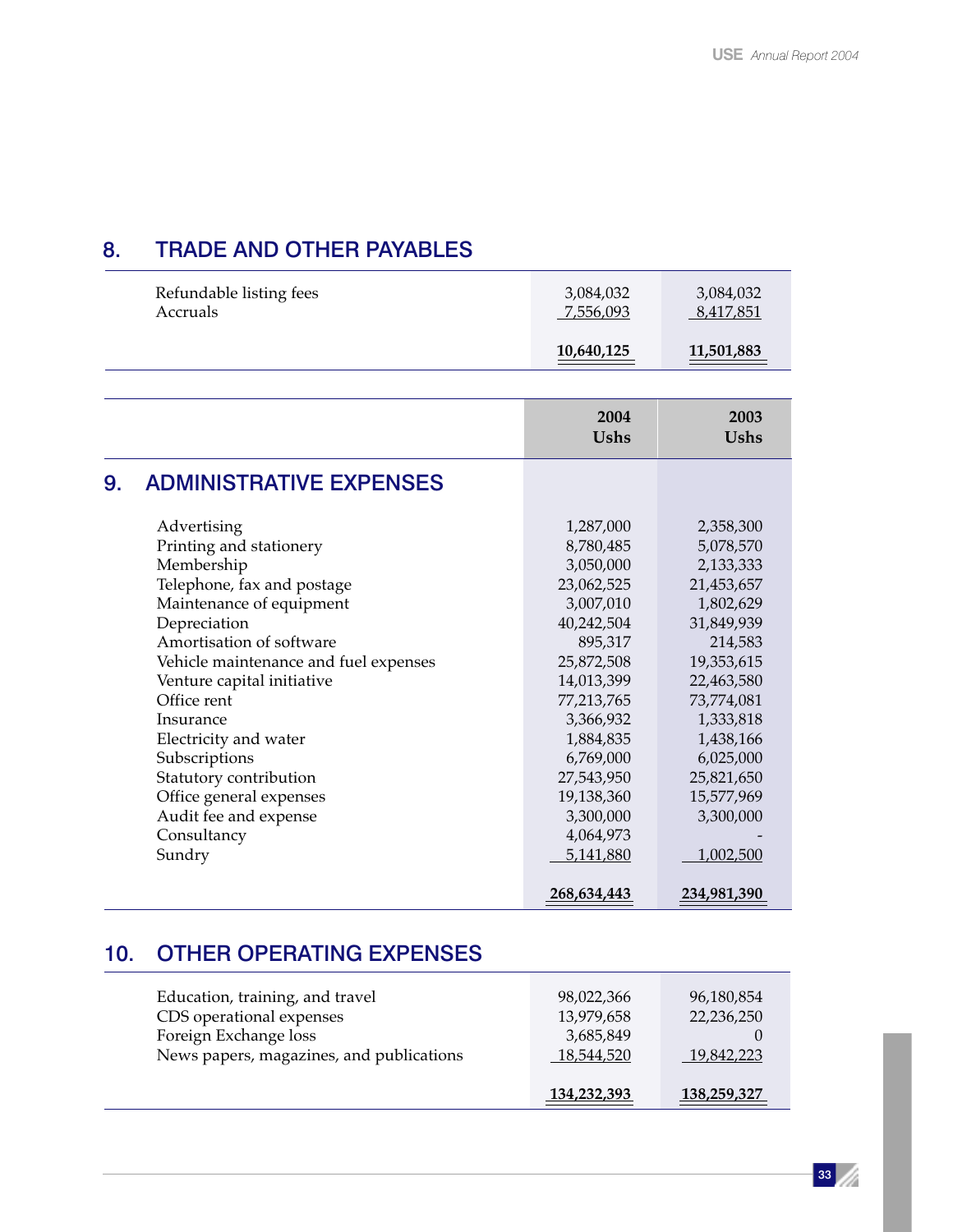# 11. DEFICIT FROM CONTINUING OPERATING ACTIVITIES BEFORE TAXATION

The deficit before taxation is stated after charging: - Depreciation 40,242,504 31,849,939 Auditors' remuneration **3,300,000** 3,300,000

# 12. TAXATION

Though the tax status of the company remains unresolved, no provision for taxation has been made in the financial statements, because of tax losses brought forward.

# 13. CASH AND CASH EQUIVALENTS

Cash and cash equivalents included in the cash flow statement comprise the following balance sheet amounts:

|                                      | 2004<br><b>Ushs</b>  | 2003<br><b>Ushs</b>    |
|--------------------------------------|----------------------|------------------------|
| Cash at hand<br><b>Bank balances</b> | 8,700<br>120,246,959 | 137,650<br>178,951,321 |
|                                      | 120,255,659          | 179,088,971            |

## 14. COMMITMENTS

There were no capital commitments as at 30 June 2004.

# 15. CONTINGENT LIABILITIES

There were no contingent liabilities as at 30 June 2004.

## 16. CURRENCY RISK

The company operates within Uganda and its assets and liabilities are reported in the local currency. It held no significant foreign currency assets and liabilities as at 30 June 2004.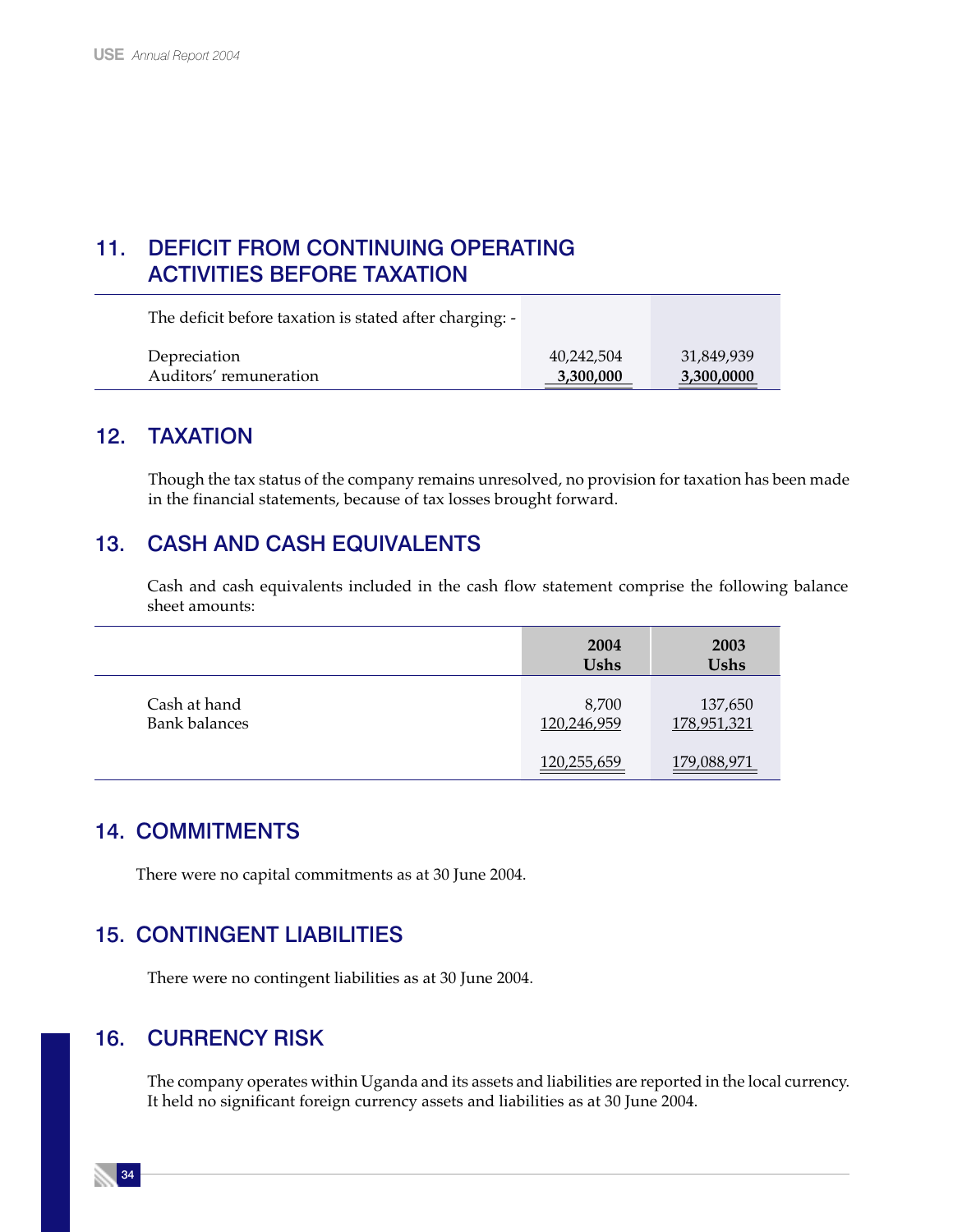# 17. EMPLOYEES

The average number of employees for the company during the year was thirteen against eleven in 2003.

# 18. INCORPORATION

The company is incorporated in Uganda under the Companies Act.

## 19. CURRENCY

These financial statements are presented in Uganda shillings (Ushs). The exchange rate applied at the close of the year for Balance Sheet items was \$1: 1,810/=.